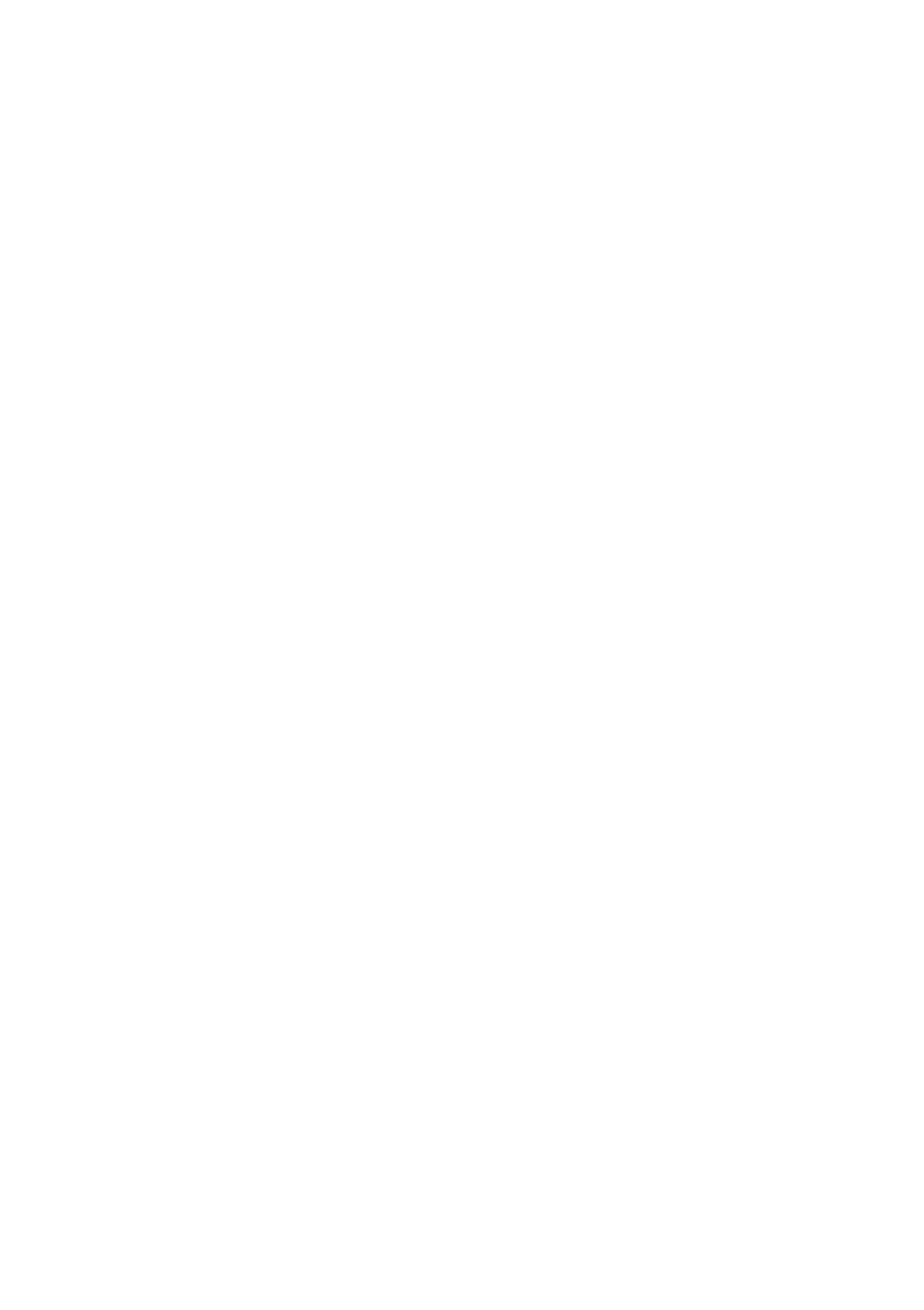### You've been asked to be Treasurer of your local Church

An Outline of the Role and Responsibilities

#### **Acknowledgement**

The patience and critical appraisal of those who have perused this booklet and offered constructive suggestions for its improvement has been greatly appreciated and extremely valued.

> Robert Scott-Biggs March 2017

Intellectual Property: All information within this ACAT guide is copyright © 2017 Association of Church Accountants & Treasurers, 125 Coney Green Business Centre, Wingfield View, Clay Cross, Chesterfield S45 9JW, United Kingdom. All rights reserved. All information provided by this guide remains the property of ACAT. Members of ACAT have permission to copy sections of the guide providing this is for personal use only. ACAT strictly prohibits reproduction other than for personal use and the alteration, modification, republication for monies or other consideration without the prior consent in writing from ACAT's corporate trustee, Association of Church Accountants & Treasurers Corporate Trustee Limited, at the above address.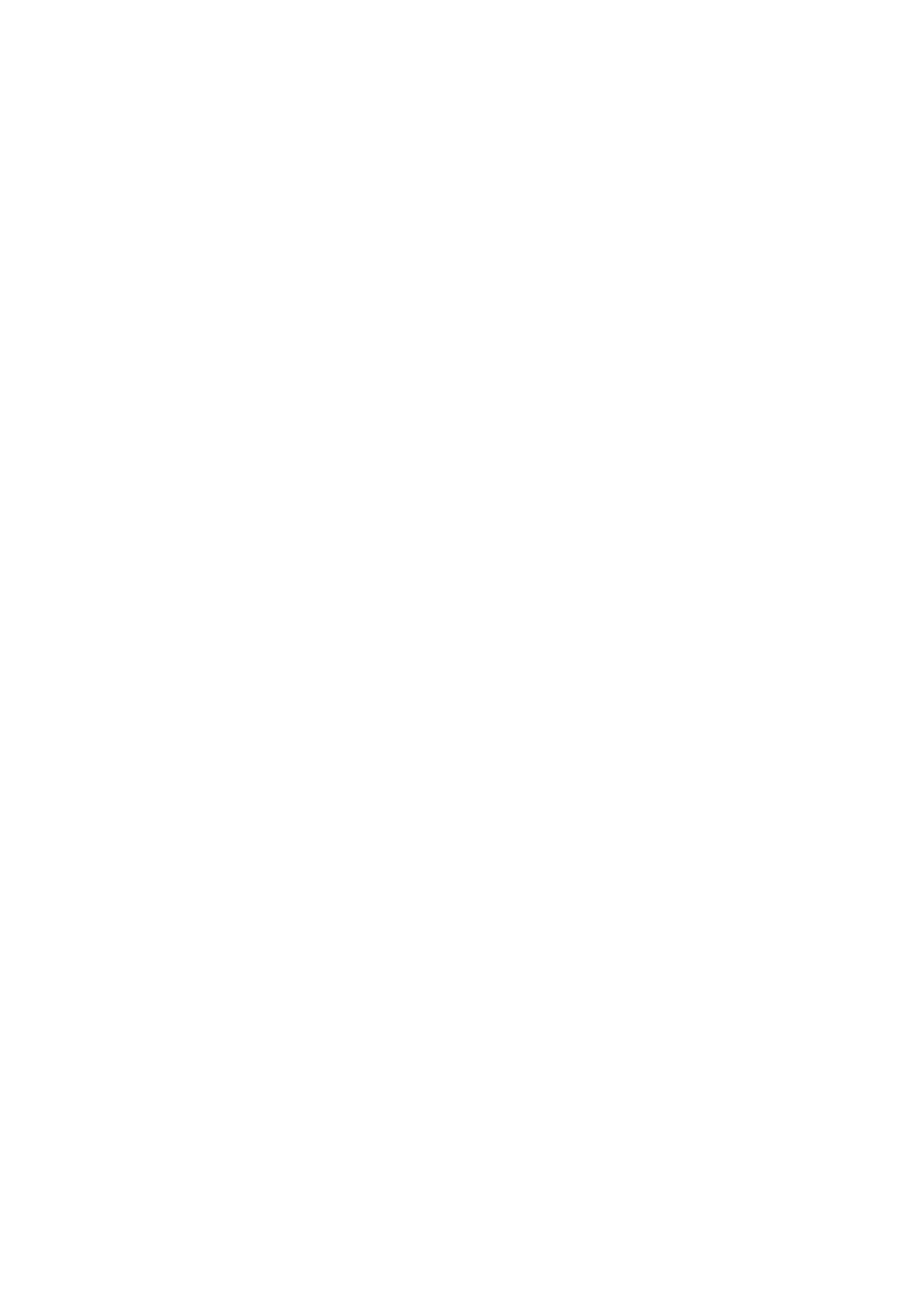**Page**

## **Contents**

| <b>Introduction</b> |                                            | 3  |
|---------------------|--------------------------------------------|----|
|                     | <b>Chapter 1 The Starting Point</b>        | 4  |
|                     | Chapter 2 What is the End Product?         | 8  |
|                     | Chapter 3 Keeping the Books – Transactions | 11 |
|                     | <b>Chapter 4 Minimizing Fraud</b>          | 15 |
|                     | <b>Chapter 5 Financial Planning</b>        | 17 |
|                     | Chapter 6 Other Areas to Be Aware of       | 20 |
|                     | <b>Chapter 7 The Treasurer's Status</b>    | 23 |
|                     | <b>Chapter 8 The Effective Treasurer</b>   | 25 |
| <b>Chapter 9</b>    | <b>Final Thoughts</b>                      | 29 |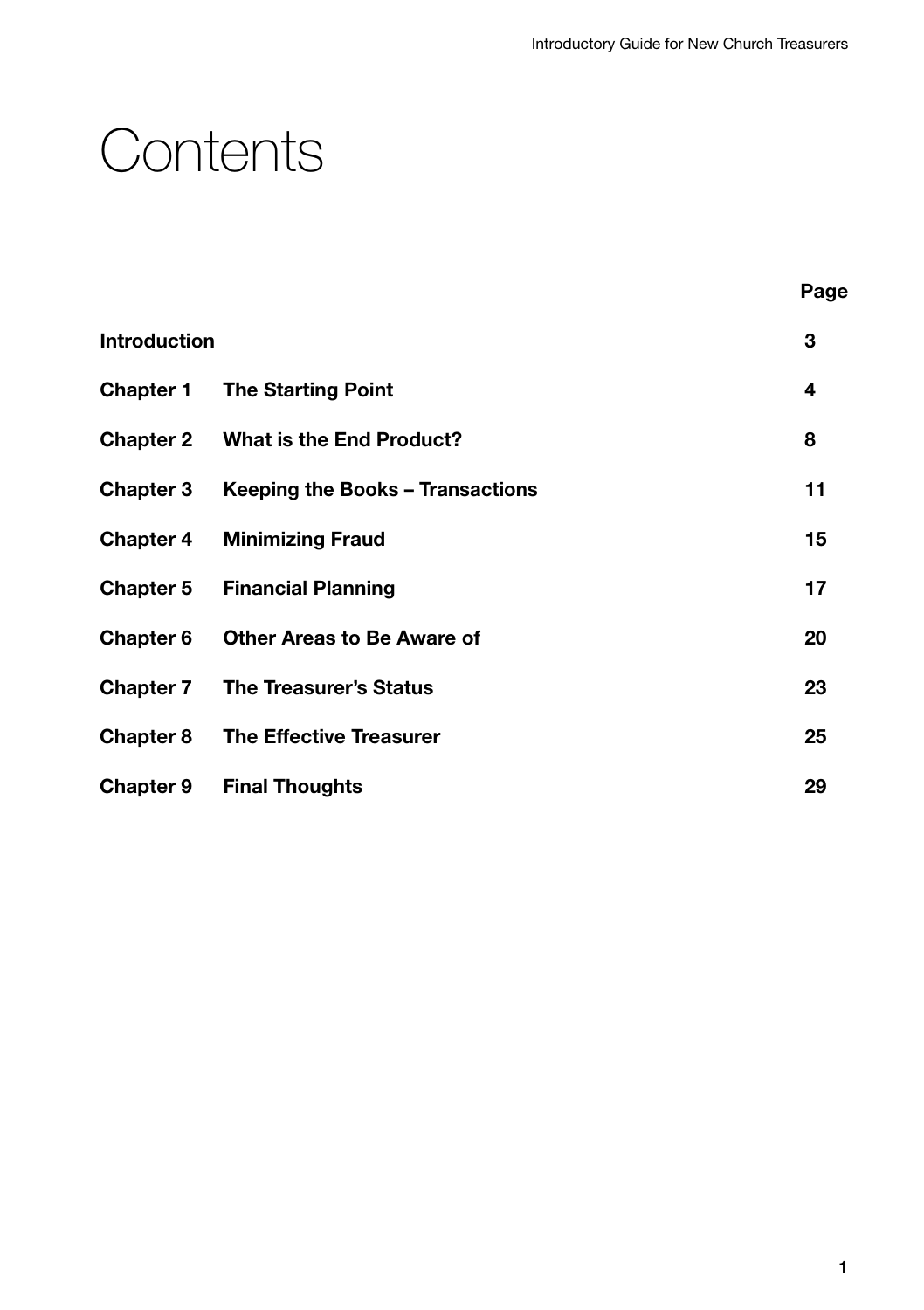Introductory Guide for New Church Treasurers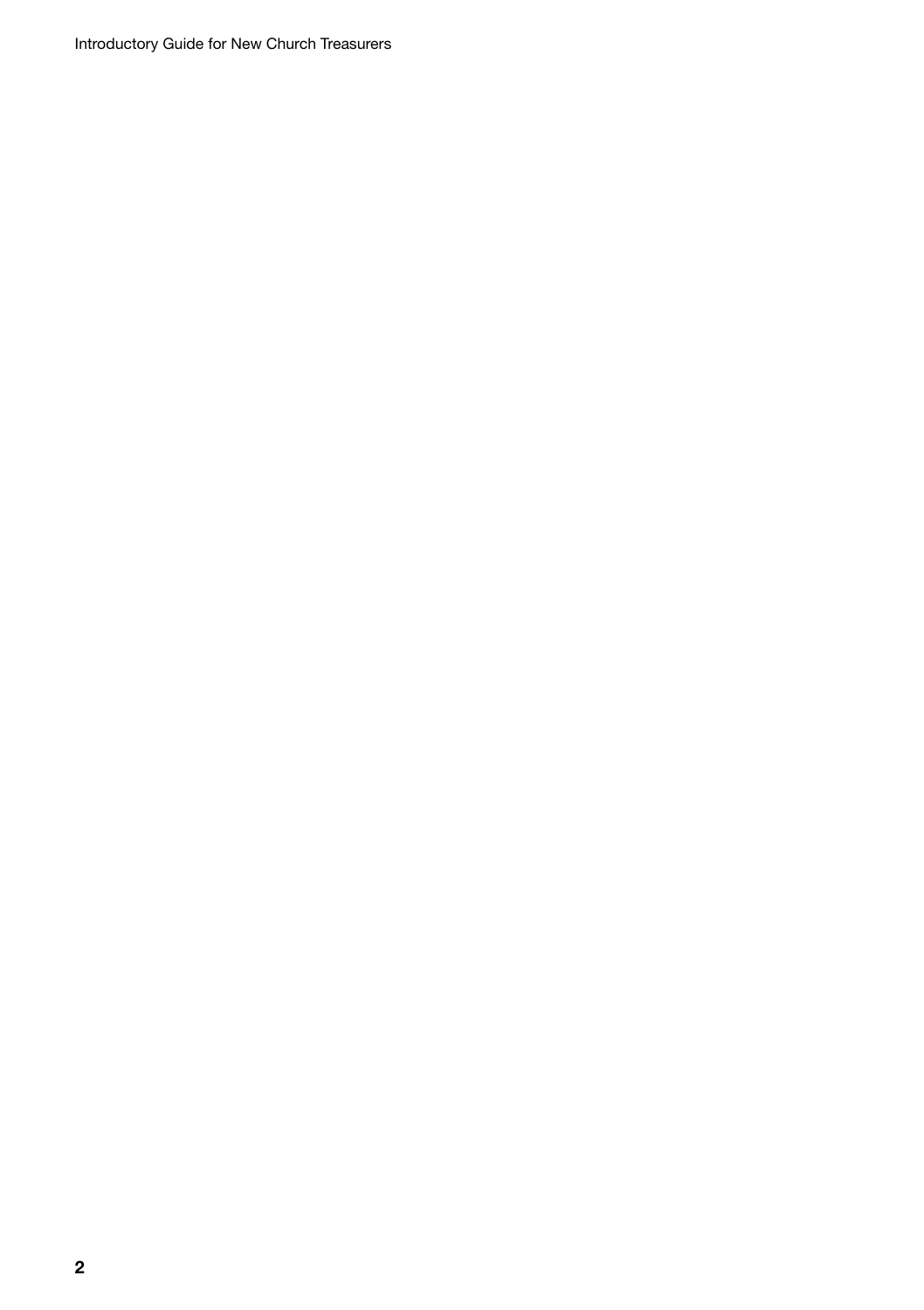### <span id="page-6-0"></span>Introduction

You've been asked to become treasurer of your local church, the previous one having decided that after twenty-three years *"it was time someone perhaps a little younger did the job."* Whilst you're not an accountant by any stretch of the imagination and don't know a great deal about the minutiae of church finance, you are someone who is reasonably



organized willing and able to taken on something new and "up for a challenge."

### **So where to begin?**

The Church of England Form of Solemnization of Matrimony (marriage Service) which forms part of the Book of Common Prayer, warns that *"marriage is not by any to be enterprised, nor taken in hand, unadvisedly, lightly,……… but reverently,*  discreetly, advisedly, soberly, and in the fear of God."<sup>1</sup> In virtually all respects the same advice should be applied to all who have been asked to take on the role and responsibilities associated with being church treasurer.

Many would regard the treasurer's task as being a thankless one, particularly in the light of falling church membership and general financial pressures. However, "the story is not one of inevitable decline in all areas of the country"<sup>2</sup> and therefore the challenges which a would be treasurer faces are not necessarily all negative.

### **What does this booklet seek to achieve?**

The purpose of this booklet is to provide a relatively brief introduction to the role of church treasurer and to give some insight into those aspects of church financial management with which he / she will need to be involved.

The following chapters will seek to identify in outline those church and charity related accounting related elements which will require further detailed knowledge, particularly for those with limited, or indeed no knowledge at all of the specific requirements which underpin church and charity accounts.

### **What this booklet is not**

This booklet is not a technical guide to church accounts and the principles and practice, which must be strictly followed and adhered to. Hopefully, however, it will provide an insight into some of the issues, which will confront the treasurer and the basic accounting principles that must be followed for the challenge to be taken up and embraced. Do not for a minute think that help, advice and support are in scarce supply. They are not. Sources of further and more detailed guidance will be supplied in a short chapter at the end of the booklet.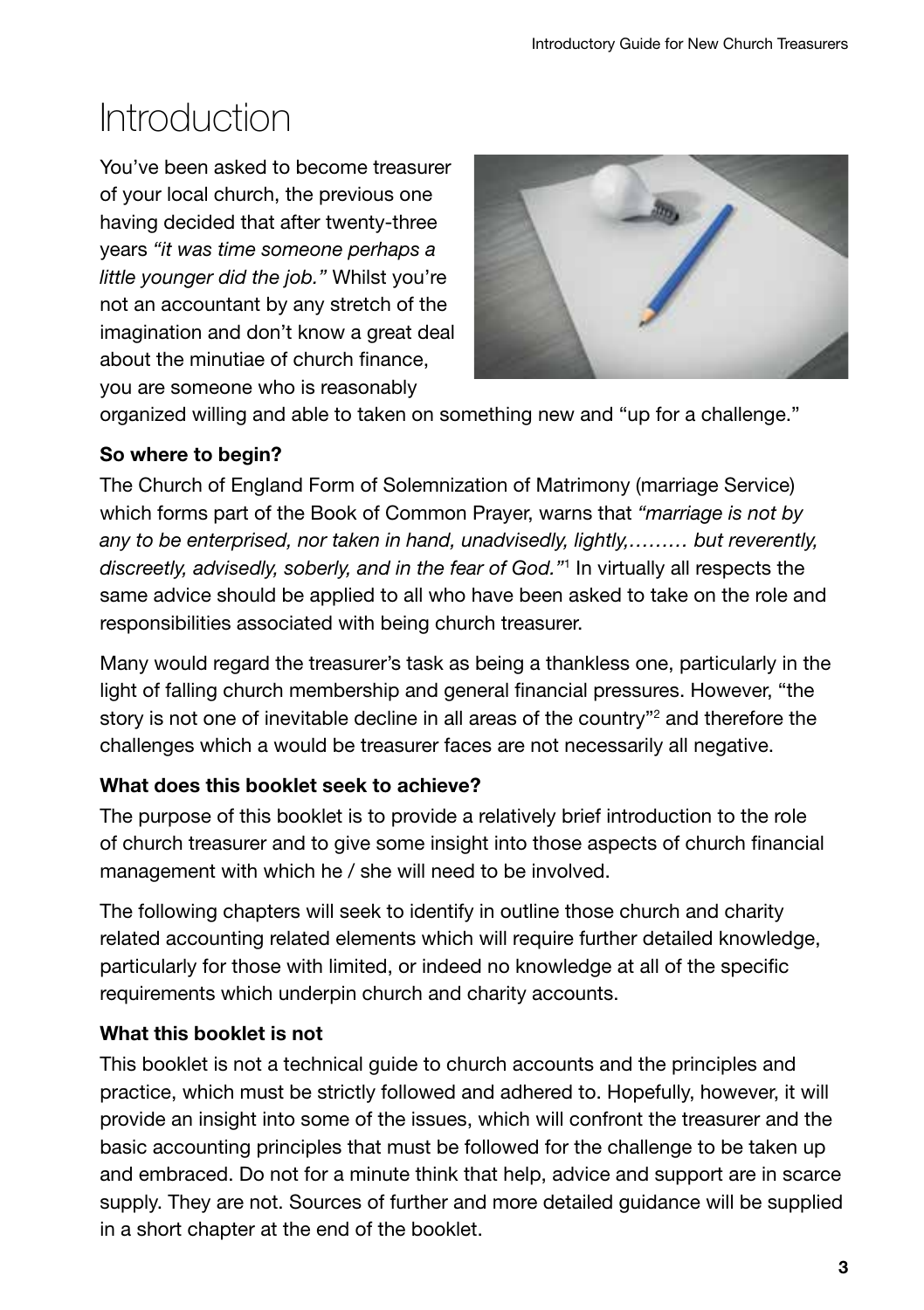### <span id="page-7-0"></span>Chapter 1 The Starting Point



My personal view is that there are two distinct elements, which are fundamental to any understanding of the church treasurer's role and function. At its basic it is a practical, pragmatic responsibility for an essential part of church life, which underpins mission and ministry.

Put bluntly whilst money is only one of the many resources, which can be called upon to further the growth and development of the body of Christ, very little takes place without finance and a failure to manage it effectively can impair the churches' work. So the need to understand the practical aspects of keeping the financial records in accordance with both charity law and denominational requirements are critical to being an effective church treasurer.

The second distinct element to the role is what I've termed the spiritual calling or vocation. This may seem a little exaggerated, perhaps even open to question. St Paul in his first letter to the Christians in Corinth states quite unequivocally *"In the church God has appointed first of all apostles, second prophets, third teachers, then workers of miracles, also those having the gifts of healing, those able to help others, those with the gifts of administration and those speaking in different kinds of tongues."*<sup>3</sup>

Paul clearly sees administration not only as an essential part of the early Church but also as a spiritual calling. Administration, which incorporates oversight of church finance, is rooted firmly in New Testament authority and those possessing the necessary skills to undertake the required responsibilities have their "gifting" from God. The financial administrator is an essential part of the ministry team and, more than *"just a bookkeeper."*<sup>4</sup>

But these two essential elements; the practical understanding of all aspects of effective church financial administrative management together with a sense of the spiritual calling resulting from the relevant skills which an individual may possess, must be kept in balance.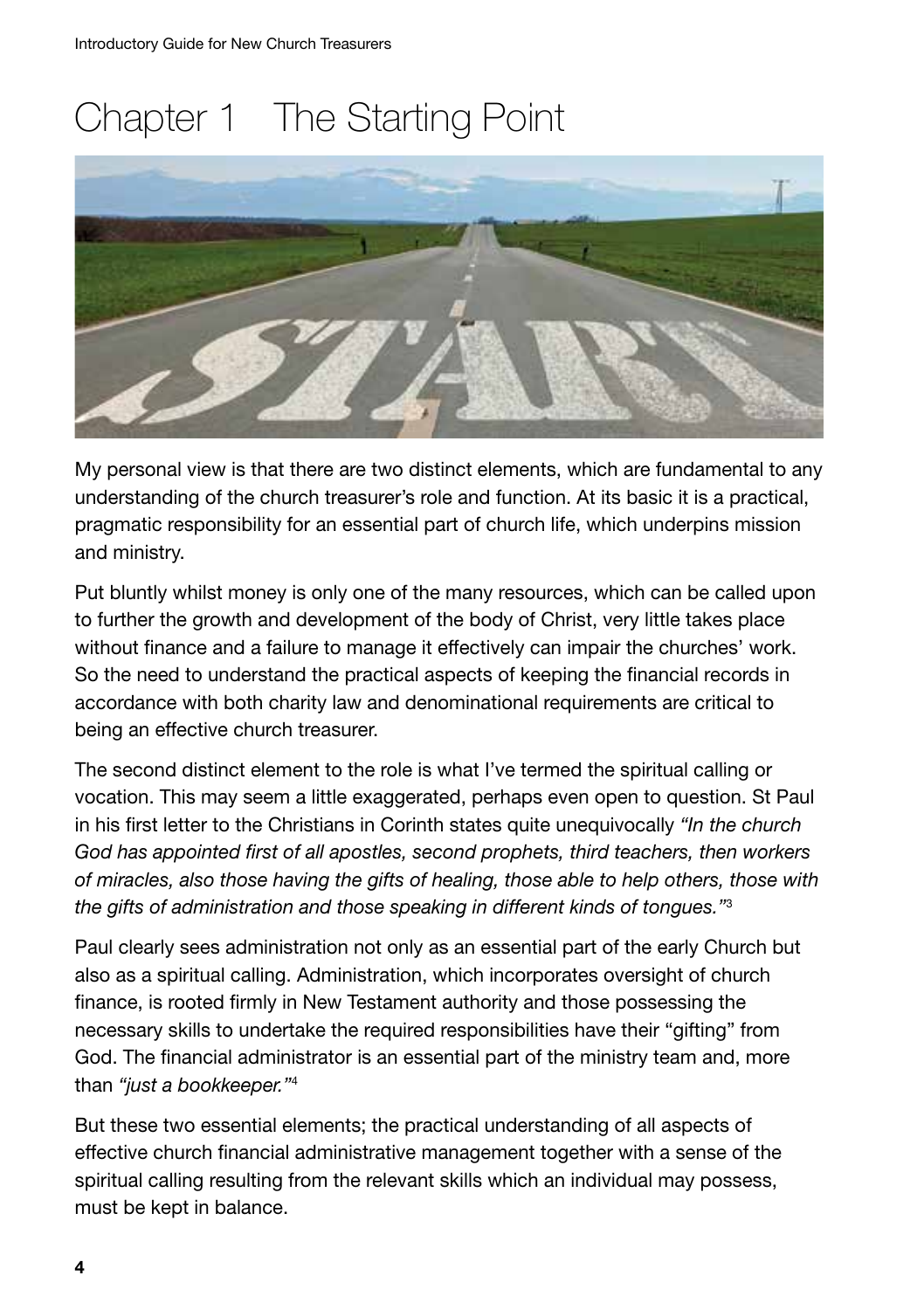The role of church treasurer can best be accomplished by the prayerful, orderly, execution of the financial and administrative requirements needed to be effective.

An additional characteristic of the effective church treasurer is arguably to be found in the parable of the shrewd manager in Luke's gospel chapter sixteen. Whilst it may be argued that at the beginning of the story, the manager hadn't distinguished himself in the efficient execution of his duties, surprisingly perhaps Jesus states that in the end *"The master commended the dishonest manager because he had acted shrewdly"*<sup>5</sup>

The Oxford Dictionary definition<sup>6</sup> of "shrewd" is "having or showing sharp powers of *judgment; astute."* However the Bloomsbury English Dictionary has an even more relevant definition of the word; *"showing or possessing intelligence, insight and sound judgment especially in business or politics."*<sup>7</sup>

Sound judgment and insight plus intelligence are a powerful combination of skills and ones, which the church treasurer should cultivate.

So before agreeing to take on the responsibility church treasurers should consider carefully whether they possess the necessary experience and commitment to embrace;

- The practical financial administrative skills necessary to grasp the basic statutory accounting requirements, which should inform and underpin the way the role will be approached.
- An appreciation of the spiritual nature and authority vital for the effective fulfillment of the treasurer's duties and responsibilities
- A reasonable amount of intelligence, some insight into the issues which may arise and sound judgment when needed.

### **1.1 What does the job involve?**

All this personal skills and spiritual foundation stuff begs the question *"what actually does the job of church treasurer involve?"* In essence it can probably be summarized in five simple statements:

- To keep the books straight and so maintain accounting integrity.
- To manage the money ensuring there is sufficient to pay the bills.
- To plan the finances and support the future work of the church.
- To be open and transparent in everything that is done.
- To prepare the annual accounts as and when required.

### **1.2 Maintaining Accounting Integrity**

According to the Charity Commission. *"More than half of small charities' annual reports and accounts do not meet minimum basic standards and many are unaware of their reporting obligations."*<sup>8</sup> This comment whilst referring specifically to those small charities, broadly defined as those having annual gross income of less than £500,000<sup>9</sup>, also includes those churches whose income exceeds £100,000 per year and therefore are required to register with the Charity Commission.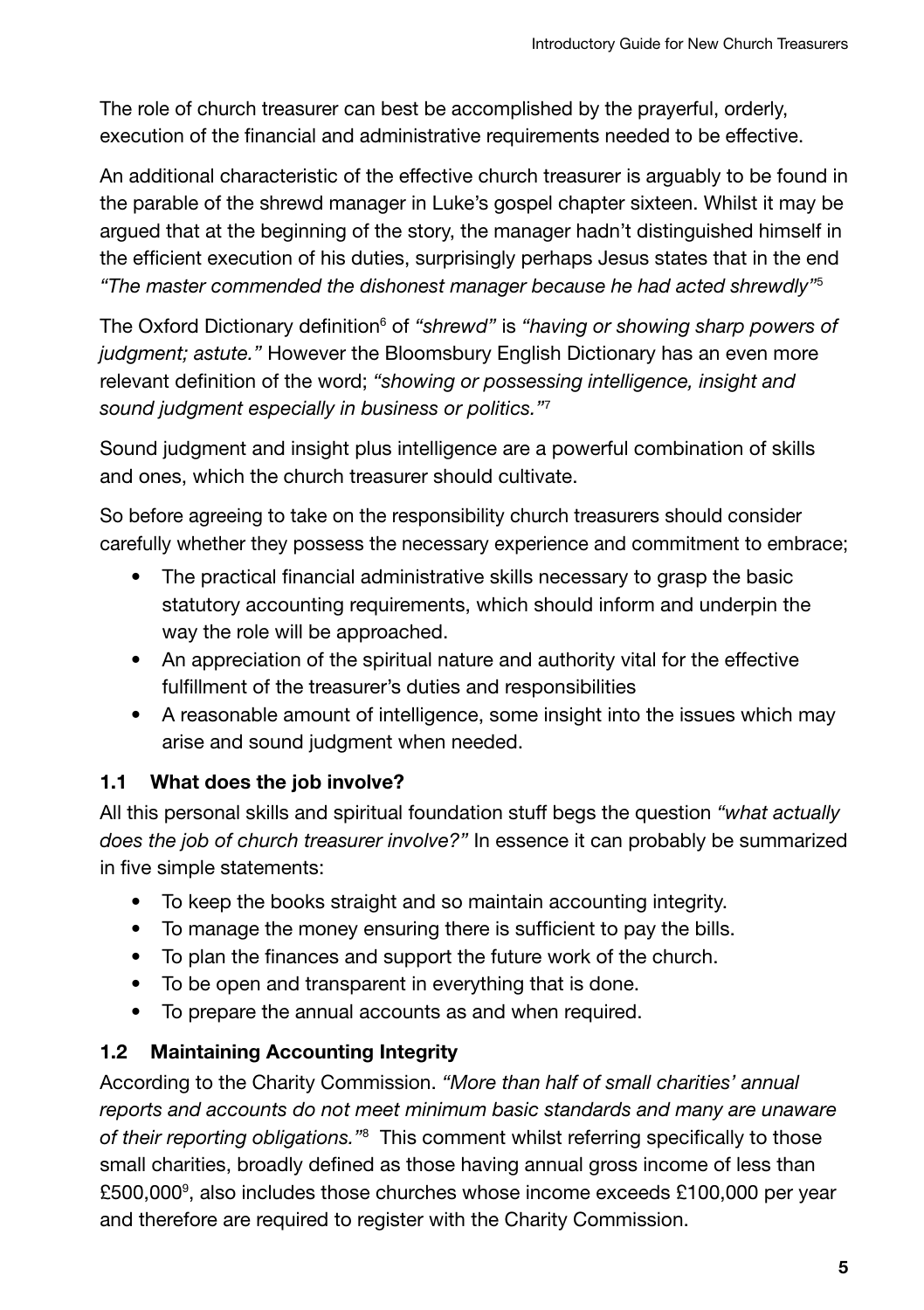It is not stretching the imagination too far to suggest therefore that this comment may also be applied to the vast majority of churches whose income is below £100,000 per annum. So what do we mean when we speak of *"Maintaining Accounting Integrity?"*

The Cambridge Dictionary defines integrity as *"the quality of being honest and having strong moral principles that you refuse to change"*10 Accounting integrity therefore involves ensuring that the records of the church are an honest and complete representation and reflection of its financial transactions. Furthermore that they are records kept in an orderly and uncomplicated manner open and transparent even to the relatively untutored accounting brain.

Practically speaking, maintaining accounting integrity or put another way, keeping the books straight, involves some very basic rules:

- Keep the accounting records up to date.
- Whatever computer system is used, or if the books are still kept manually, the financial records should be uncomplicated and relatively easy to understand.
- Receipts, payments, any non-monetary transactions, with notes where needed, which provide an adequate explanation.
- Paperwork should be filed in a logical way to ensure that it relates easily to the transactions posted to the accounting system.
- The reports produced should correctly reflect the accounting transactions and the financial position of the church at any given point of time.

### **1.3 Managing the Money**

Ensuring that there is sufficient money in the bank to pay bills is fundamental even to our personal finances, how much more so in the context of our churches. Managing the money or cash flow management is not as complicated as it may appear. Here again it's almost a matter of common sense:

- Ensure that there is a budget and it's adhered to. Sometimes deficits occur and for very good, often planned-for reasons.
- Know how much planned giving is likely to be received each month and when.
- Identify the regular bills that require payment and when they become due.
- Be aware of likely abnormal "one-off" payments and their timing.
- If there is a problem which could result in a lack of readily available funds, then tell the church governing body immediately.

The issue of what records to keep and how to keep them will come a little later, however simple cash flow software is available or as an alternative, an excel spreadsheet. It may also be the case that the financial records are still in manual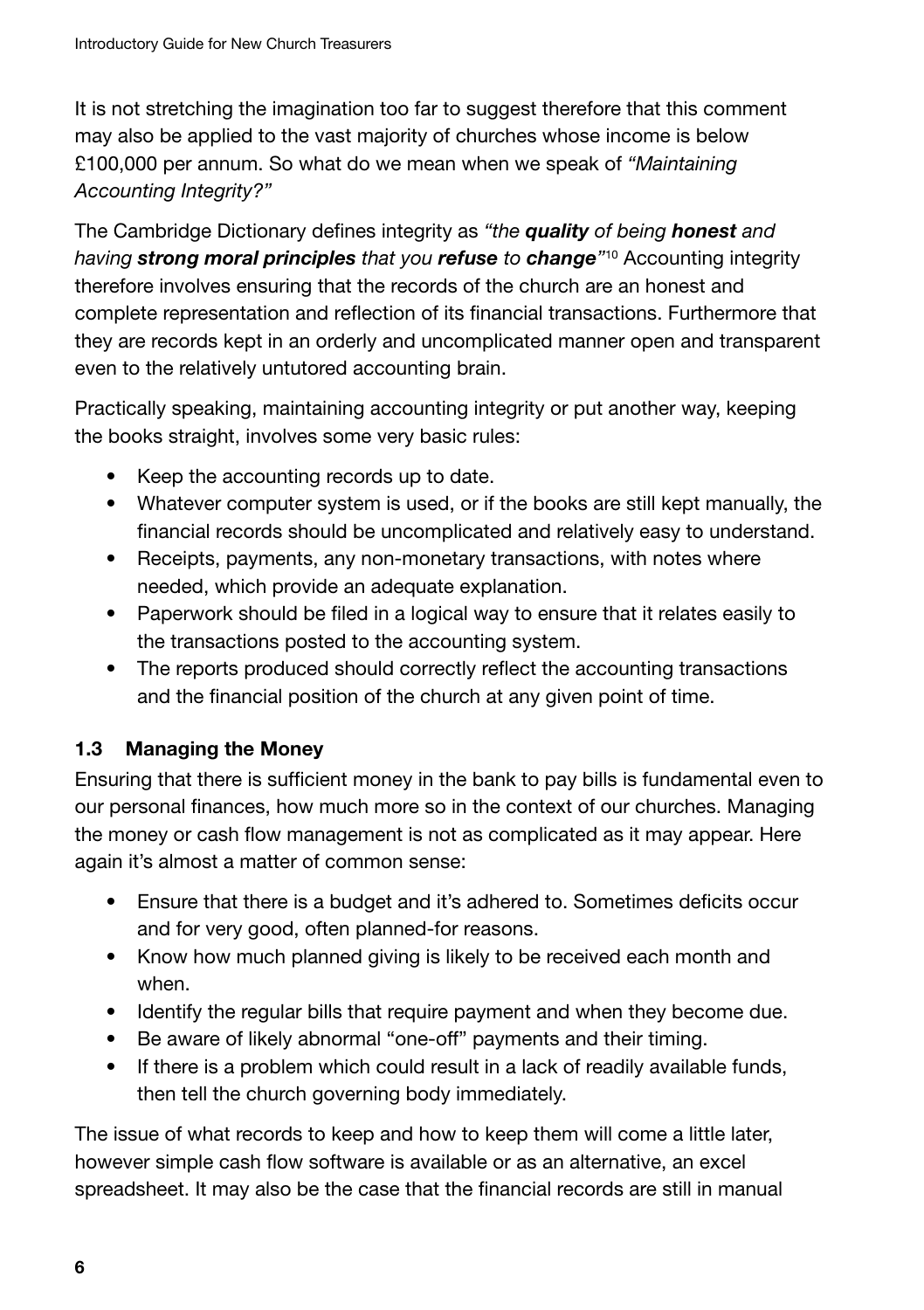form. However **"Managing the Money"** is more than ensuring that there is sufficient cash in the bank when the bills need to be paid.

### **1.4 Planning the Finances**

Sadly it is still the case that too few churches have any credible form of financial plan. Straw polls taken periodically at ACAT seminars, which feature sessions on financial planning, have indicated that only approximately 25% of churches prepare an annual budget, let alone have a longer-term financial plan.

Financial planning takes two forms; an annual budget, which identifies income (receipts) and expenditure (payments) over the next financial year and a longer term (say three or five years) assessment of church needs.

Budgets and financial plans are not ends in themselves but a means of identifying the resources needed to support the vision and mission of the church. In this respect there should be a clear statement of those activities and initiatives which the church sees as being fundamental to its ministry, both in the local community where it is situated and in the wider world. The annual budget and longer term financial plan should therefore be based on this vision statement.

### **1.5 Transparency in Everything**

Transparency is an important aspect of the work and financial transparency means making information as accessible as possible. This is a basic aspect of the church treasurer's role and its importance should not be underestimated. Churches should always aim for the highest standards of transparency and integrity in their dealings as a reflection of their faith.

The trap that treasurers sometimes fall into is that they view the finance function as being a specialist part of church administration, which only they are able to understand fully. As a consequence the bookkeeping and record-keeping systems are often more complex than is needed. Financial statements and reports become lengthy lacking in clarity and simplicity. This can only ultimately cause a church governing body to lose confidence in its treasurer and also create an atmosphere of suspicion. *"What is the treasurer trying to hide?"*

The effective treasurer is one whose reports are simple, clear for all to understand, and where there is no attempt to hide bad news. When financial difficulties or unforeseen expenditure looms large, it should be communicated as soon as possible so that possible solutions might be found.

The accounting systems and records, which support the financial statements, should also have a functional clarity, easy to understand with a minimum of training and support.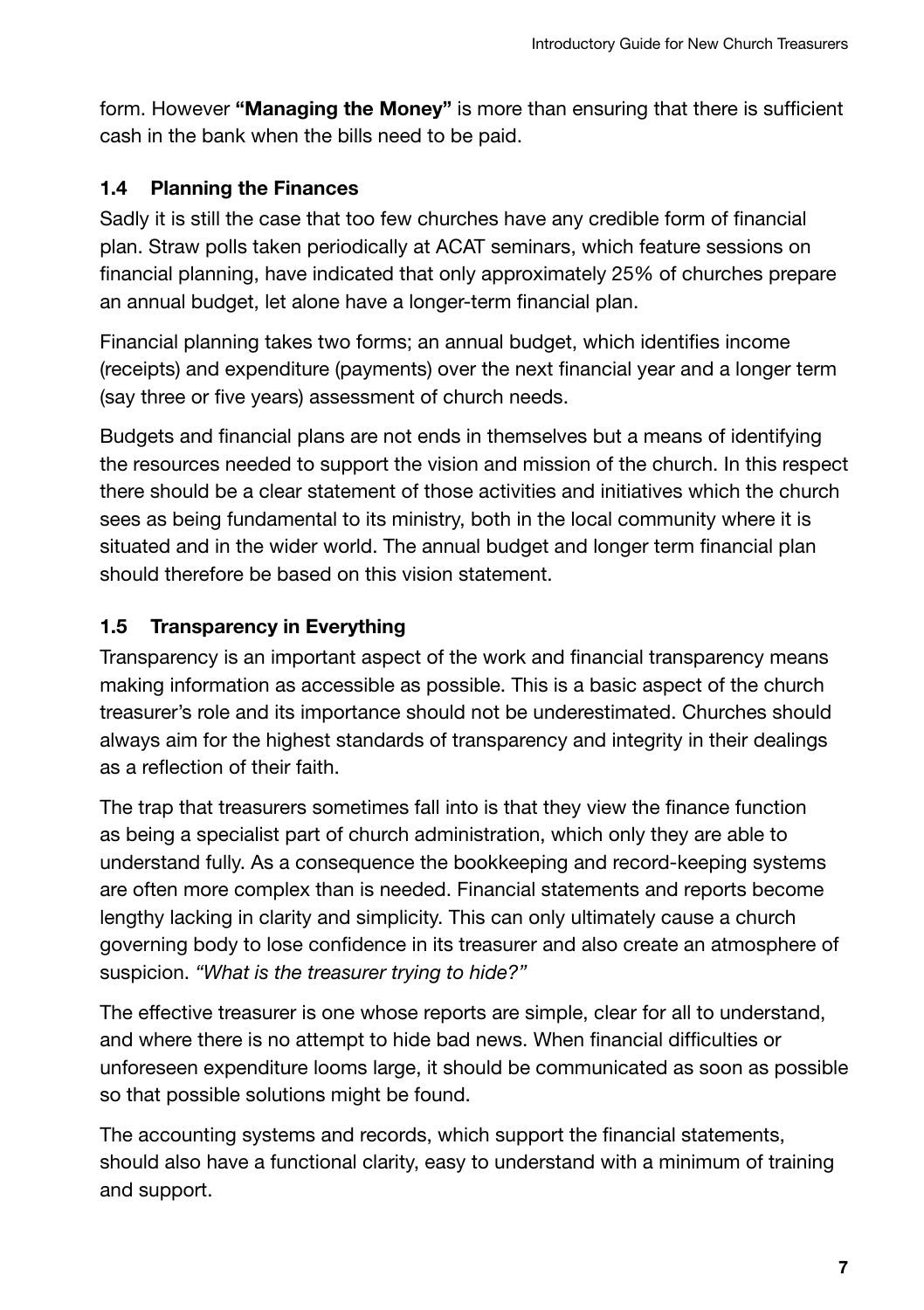### <span id="page-11-0"></span>Chapter 2 What is the End Product?



Before starting on any venture, project or committing to new responsibilities, it is a good idea to ascertain the ultimate objective, or put another way, *"what is the end product?"*

### **2.1 Financial Statements**

For the church treasurer the end product is arguably the financial statement, produced periodically for the governing body, and which accurately reflects the finances for the accounting period in question, providing clear and understandable financial information.

At this point, things can become a little complicated. The form and content of the annual financial reports are determined by the size of a church's income. The underlying basis on which the statutory accounts are produced is summarized below:

- Income under £250,000 per annum: the accounts may be on a *"Receipts & Payments"* basis, simply summarizing all sums received and paid during the year. In addition to a Receipts & Payments Account, only a Statement of Assets and Liabilities will be required rather than a formal Balance Sheet
- Annual Income over £250,000 per annum: the accounts must be on an *"Accruals"* basis, which will include income due but not received and liabilities for expenditure unpaid in the accounting period in question. In this example a Statement of Financial Activities will be prepared in addition to a Balance Sheet.
- Gross Income over £100,000 for any financial year requires the church to register with the Charity Commission but de-registration can be requested if income falls below that level.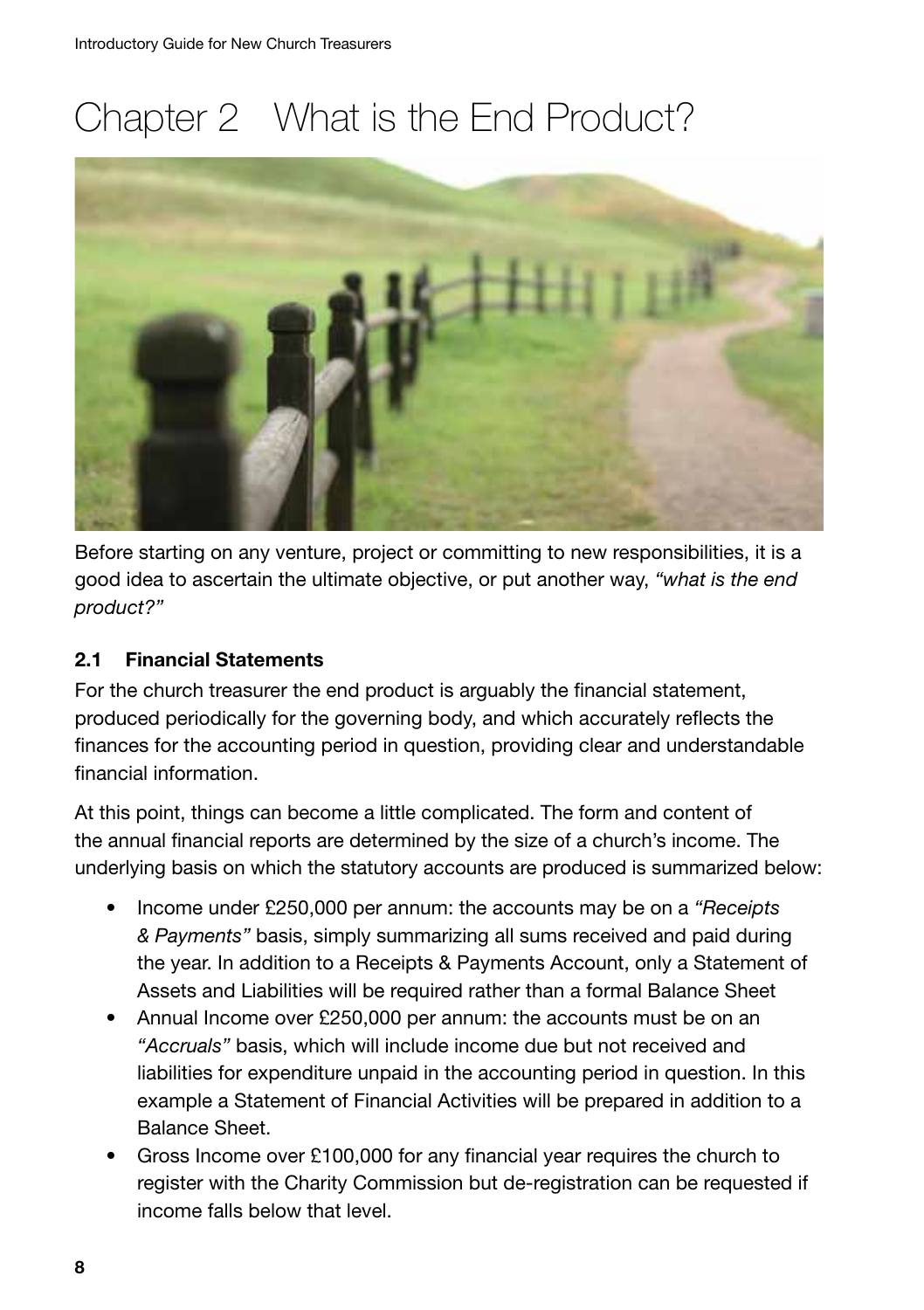Where accruals based accounts are produced, the same rule applies for all churches whether or not registered with the Charity Commission, i.e., the Income & Expenditure Account format is different from the commercial world and called a Statement of Financial Activities, (SOFA).

A *Balance Sheet* is a summary of all the balances within the accounting system, showing assets, liabilities, the funds held to which they belong, and should demonstrate the financial integrity of the church or charity.

A *Statement of Assets and Liabilities* does not balance but contains:

- Assets Details of land and buildings, equipment and other nonmonetary assets owned by the church
	- Bank current account balances
	- Bank deposit balances
	- Financial investments
	- Amounts owing to the church, e.g. Gift Aid claims
- Liabilities
	- Loans (if any)
	- Unpaid liabilities for supplies and utilities

### **2.2 Fund Accounting**

"Accounting for the particular charitable funds held by a charity is a key feature of charity accounting. Each class of fund has unique characteristics. Fund accounting distinguishes between two primary classes of fund: those that are unrestricted in their use, which can be spent for any charitable purposes of a charity, and those that are restricted in use, which can only be lawfully used for a specific charitable purpose."11

Put simply, charities and churches having the legal status of charities receive funds, which support particular aspects of their work in fulfilment of their aims and objectives. These funds may be divided into two distinct categories, restricted and unrestricted. Unrestricted funds may also include designated funds whilst restricted funds may incorporate endowment funds. Simple definitions of each type of fund are as follows;

- **Unrestricted Funds** General Funds used to fulfil the aims of the charity.
- **Designated Funds** Unrestricted funds earmarked for a particular purpose by the trustees.
- **Restricted Funds** Money given or raised for a specific purpose
- **Endowment Funds** Funds where the capital cannot be spent and the income is usually restricted to a specific purpose.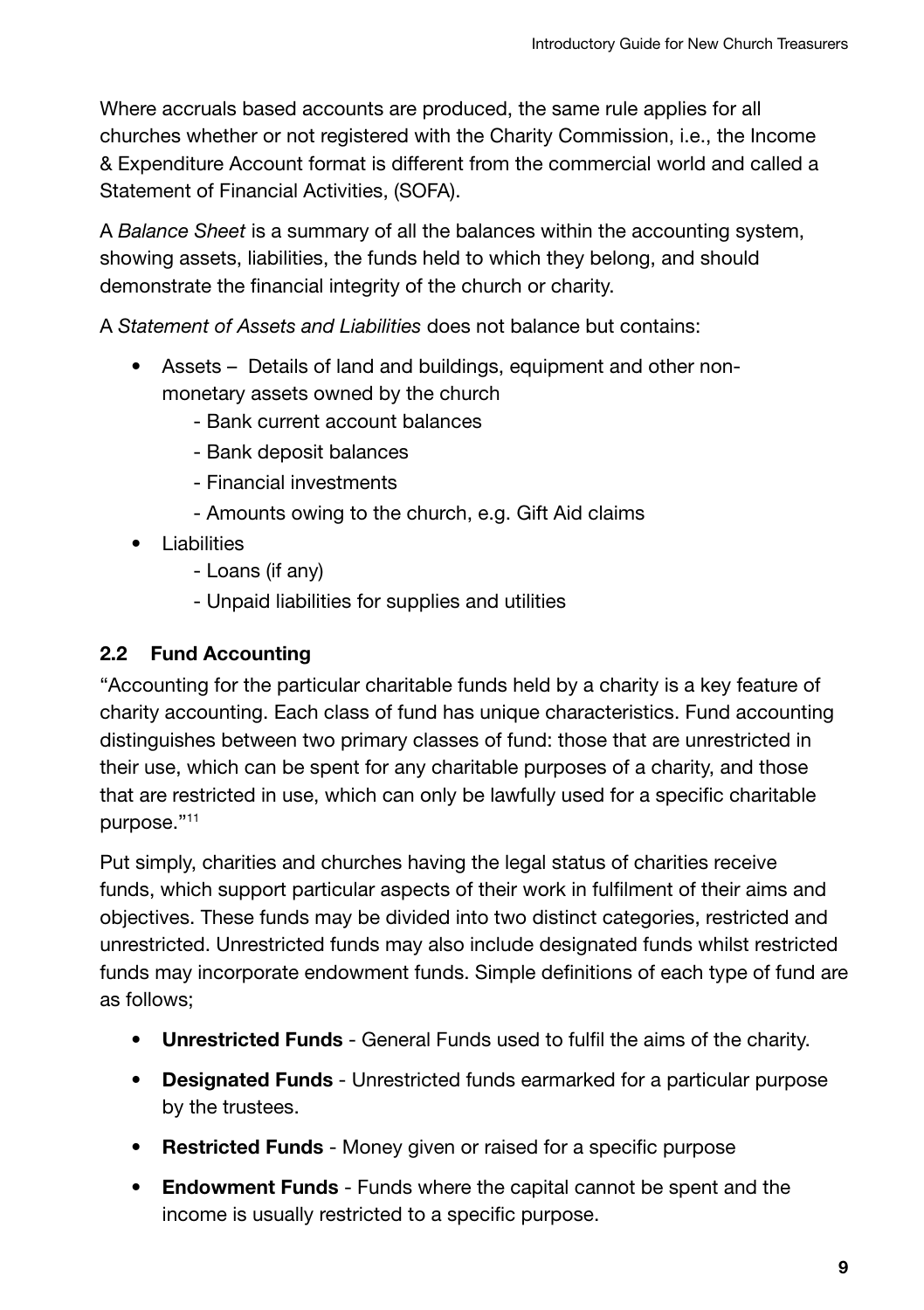Church accounts will reflect the extent to which it possesses the various types of fund summarised in the financial statements. The usual method is to show the funds in columnar form on the Receipts & Payments Summary/ Income & Expenditure / SoFA and included on the Balance Sheet where Capital and Reserves would normally be shown in commercial accounts.

At first glance charity accounting principles, which churches as charities are obliged to follow, can appear complex. However in essence they are very straightforward provided the rules are followed.

### **2.3 Frequency of Reporting**

#### **Periodic within the financial year**

It is recommended that financial statements are produced quarterly as a minimum, although this will to some extent depend on the frequency with which the church governing body meets. Treasurers should anticipate having to provide a finance report of some description at each meeting and it is important that the expectations of the governing body in respect of the content are clearly understood and complied with.

#### **Annual**

Churches are required by law to prepare and submit an annual report to accompany the financial statements. The Charity Commission guidelines state, *"All charities must maintain accounting records and prepare accounts."*12 The rules governing submission of the annual report and accounts to the Charity Commission must be strictly observed.

It is the practice for the major denominations to require all churches to prepare their annual reports and financial statements in a manner consistent with denominational as well as charity law requirements.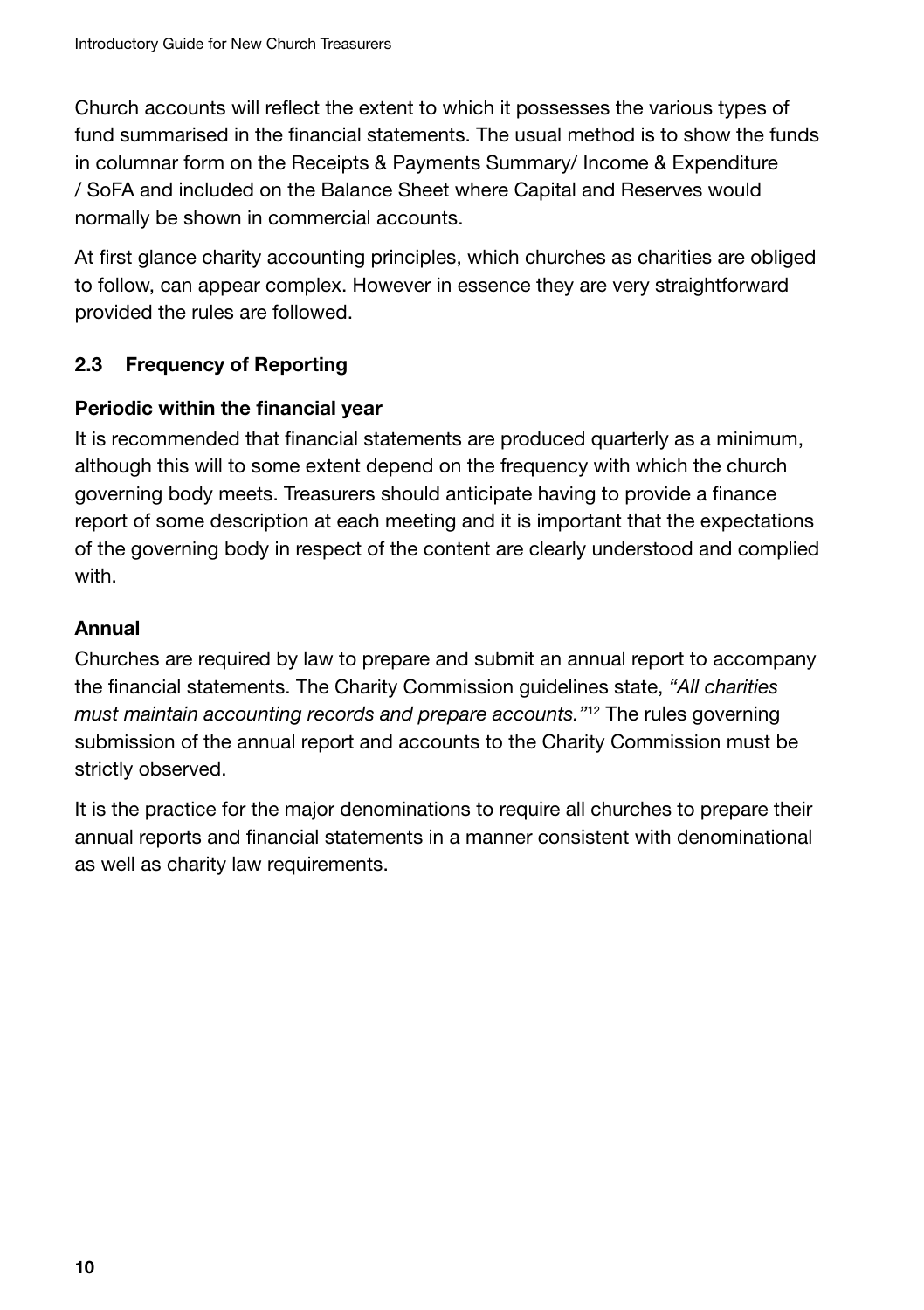### <span id="page-14-0"></span>Chapter 3 Keeping the Books – Transactions



The rules governing charity accounting, which all churches registered with the Charity Commission are required to follow, are detailed in a Statement of Recommended Practice (SORP), issued by the Financial Reporting Council. The current SORP 2015, which came into force on 1st January 2015, is a lengthy document and one which the average church treasurer should only need to consult on very rare occasions. It can however be found at: www.charitysorp.org

The underlying principle governing church bookkeeping is that the records follow the rules relating to fund accounting, which were summarized earlier.

### **3.1 Receipts & Payments**

Transactions fall into two basic categories: Receipts, either of money, or donated assets received in whatever form and for whatever purpose; or Payments for expenditure incurred again for whatever purpose. Let's look a little closer at the various types of receipts & payments.

### **Receipts**

Receipts will come in various forms depending upon the size and activities of a particular church;

• **Planned Giving:** Planned giving is defined as the amounts of money, which members of the church agree to donate (or covenant) on a regular basis, weekly, monthly or annually. The donations are usually given, increasingly by either direct debit /standing order from the donor's bank, or through a set of pre-numbered envelopes which are placed in the collection plate each week. Planned giving is arguably the backbone of church income simply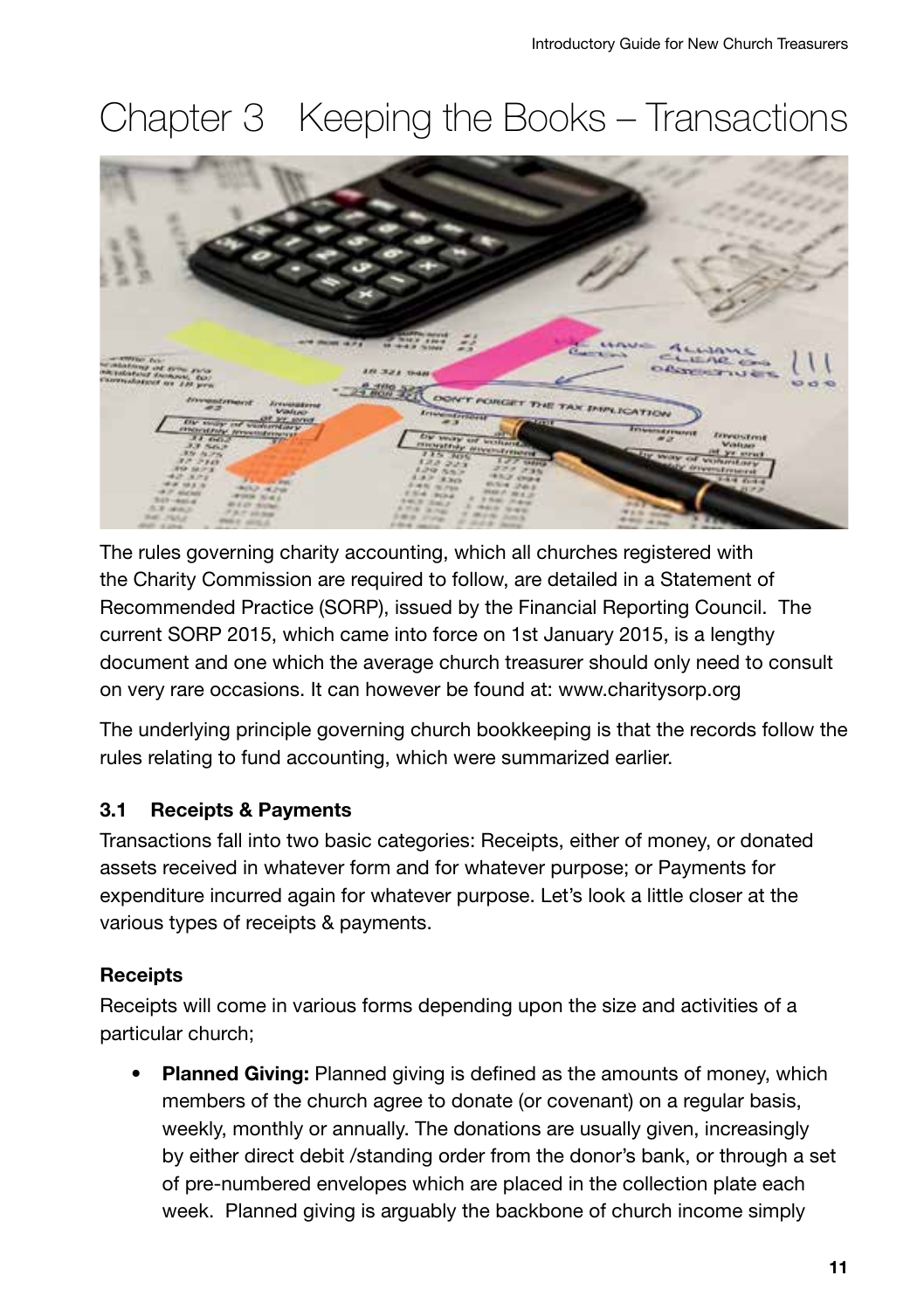because the treasurer can predict with a reasonable degree of certainty the core income which can be relied upon. This should form the basis of any financial planning or budgeting. Planned giving is also frequently provided by the tax-paying donor under the government's "Gift Aid" Scheme. This is a scheme enabling registered charities to reclaim tax on a donation made by a UK taxpayer, effectively increasing the amount of the donation.

- **Open Plate Collections:** Most churches still take up a collection during each service or provide an opportunity for those attending to make a donation. The cash collected should be counted in a controlled manner, verified and then banked during the following week.
- **Ad Hoc Donations:** Many churches, particularly those with a historical connection attracting visitors during the week, will provide an opportunity for single donations to made.
- **Fees:** Fees are chargeable for baptisms / christenings / dedications, weddings and funerals. These fees are either retained by the church or in most denominations paid over to a regional administrative body.
- **Legacies:** From time to time churches will receive legacies from the estate of a deceased person. The Will may contain specific instructions as to how the funds are to be used. Occasionally the legacy will be in the form of an endowment, defined as being *"Funds or property donated to an institution, individual, or group as a source of income."*13 In this case the original donation or legacy will be maintained and only the income spent in accordance with the donor's wishes. However the endowment should be large enough to produce a reasonable annual income.
- **Grants for Specific Purposes:** Building projects in particular can attract grant funding as may specific community related initiatives such as the establishment of drop-in centres and the employment of youth workers. Again it is vitally important that such receipts are accounted for correctly, recorded as restricted funds and spent in accordance with the terms on which they were given.
- **On Going Fundraising:** Most if not all churches will have some form of continuing fund raising in particular coffee mornings, jumble sales, concerts, book stalls etc. Care must be taken to ensure that all such events are with the sole purpose of raising funds to support the charitable objectives of the church.
- **Hire of Church / Hall:** Churches and church halls can provide a source of income by being hired for events and by local community groups, again, provided it is to support the charitable activities of the church.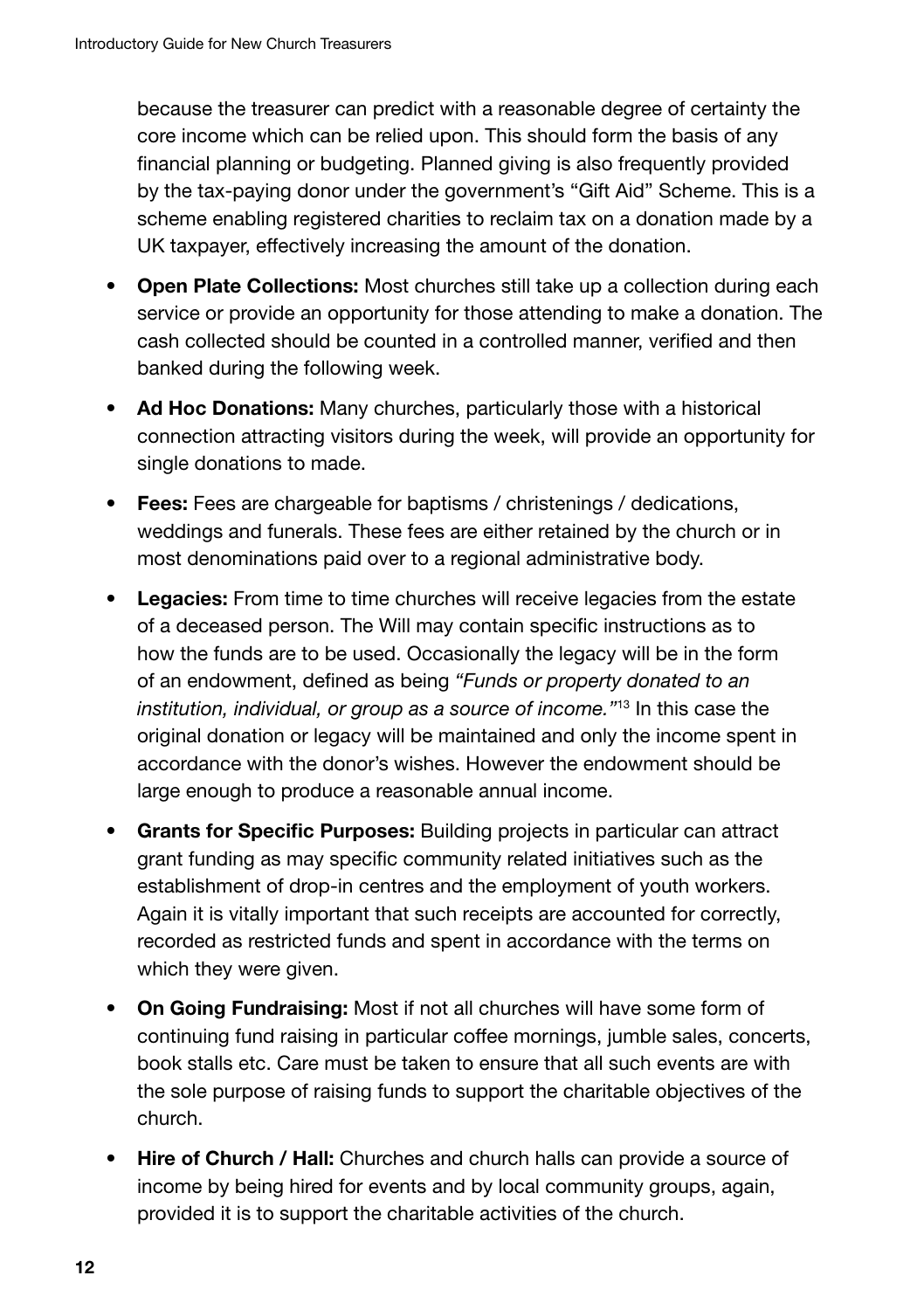• **Investment Income:** Some churches are fortunate to have investment income. This may derive either as interest on bank deposit balances, income distributions from funds placed with fund managers to invest in stocks and shares or hopefully investment gains on those stocks and shares. Such income must again be accounted for correctly and in accordance with any specific terms governing the original capital sum donated.

### **3.2 Payments**

The continual challenge facing many church treasurers is how to make sure that there are sufficient funds to meet the expenditure necessary to keep the doors open and the ministry developed. Payments fall into a number of categories some of which directly relate to the income received.

- **Church Running Expenses:** This may include the basic costs, mostly administrative, associated with keeping the church open but excluding repairs and maintenance, which will be shown under a separate heading. Lighting, heating, telephone expenditure, hymn books, candles etc. would all fall under this heading.
- **Clergy Expenses:** These may include stipends, allowances, travel and running costs in respect of clergy accommodation.
- **Staff Costs:** Where churches employ staff other than clergy, youth workers, administrative staff, these costs will be shown here.
- **Church Repairs & Maintenance:** This is usually a very significant item on the payments side and frequently the largest. It will include the costs of all repair items however small or large and however funded. Maintenance of equipment and heating installation will also be shown in this category.
- **Contribution to Denominational Central Costs:** With the exception of independent churches, calculated contributions towards a denomination's central or pooled costs also form part of the expenditure. Church of England parishes are required to pay a "parish share primarily to support the payment of clergy". Methodist churches pay what is called a "circuit assessment".
- **Church Hall Costs:** Expenditure relating to the church hall, its lighting and heating, together with maintenance and repairs, will be separated from other payment categories. This can be of particular relevance where income is derived from hiring out the hall, as the extent to which the running costs are being met from receipts is critically important to the governing body.
- **Building Projects & their control:** Preparing detailed project costs and simple cash flow forecasts can be crucial for maintaining good financial order.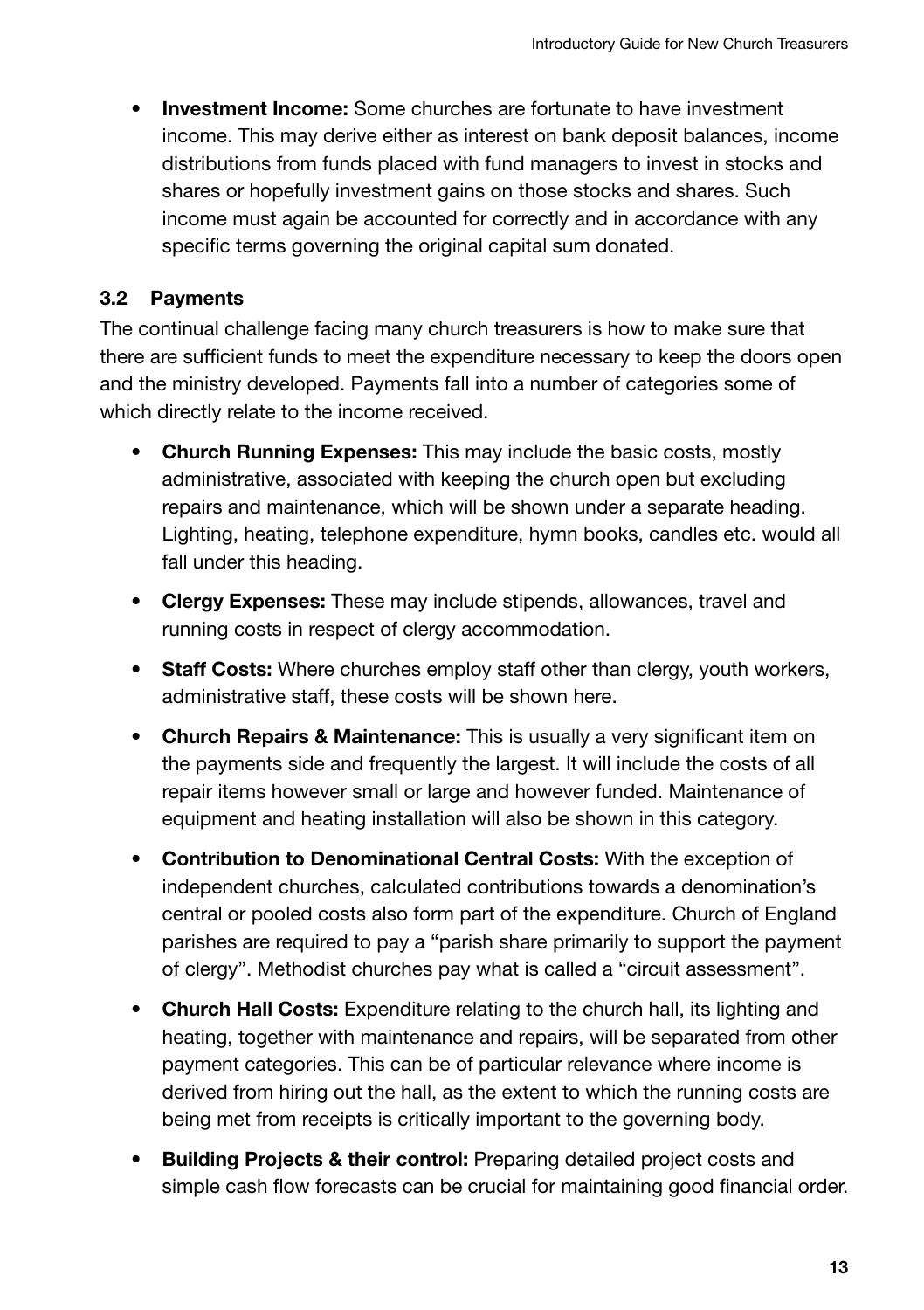- **Donations to Charities & Missionary Support:** Ensuring that information on the use of the funds donated, whether general or for a specific purpose, should be available to church members on a regular basis.
- **Trading (where relevant):** This is a complex area that could require professional advice, if HMRC rules governing charitable trading are not to be broken. Monitoring the nature of the trading activities is essential to ensure that they comply with the objects of the charity (church) and do not exceed VAT thresholds or become subject to tax generally.

**Procurement:** Participation in buying schemes for energy, stationery, photocopier equipment can reduce expenditure significantly. These are areas the treasurer should consider carefully. In this respect Parish Resources, although part of the Anglican Church, is able to provide a very helpful link to cost effective procurement

### **3.3 Reporting Receipts & Payments**

It is of particular importance that "Receipts & Payments" are grouped in such a way that when they are included within the annual financial statements, as well as the periodic reports to the church governing body, it is clear even to non-finance members what are the sources of funds and how they have been spent.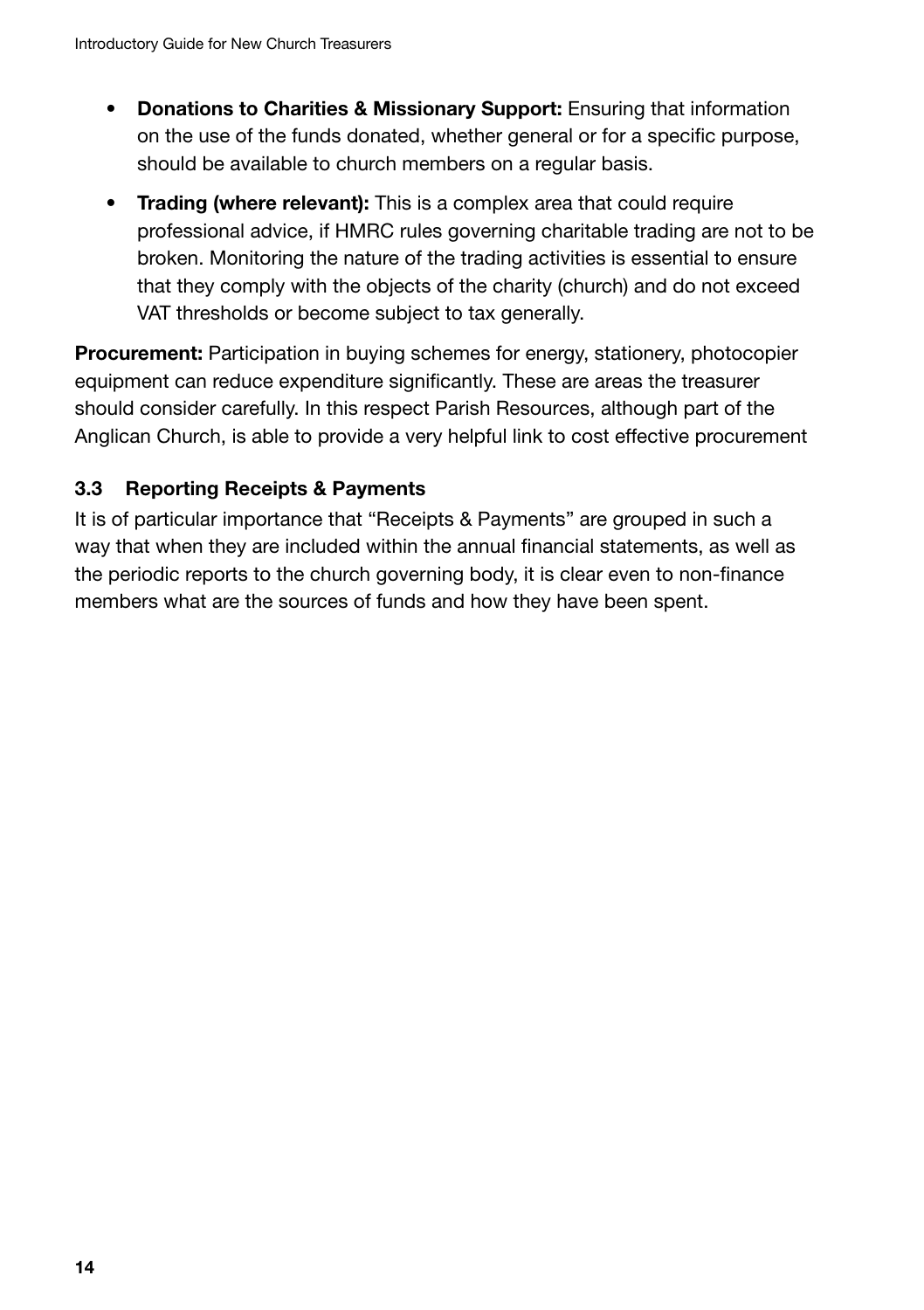### <span id="page-18-0"></span>Chapter 4 Minimizing Fraud



Sadly, fraud is a fact of life even within the church and the reasons are frequently all too common. Often it is a combination of personal financial hardship and the temptation of readily available unsupervised cash. In some cases it can be simply greed and the perceived opportunity provided by too trusting fellow church officers combined with inadequate control systems and procedures.

A 2013 blog by Stephen Matthews entitled *"Financial Fraud in the Church – It could never happen here"*15 articulates the issue very clearly

*"We want to believe that the relationships and trust that are central tenants of church life mean that financial fraud would never take place. Sadly, and often all too late, we can come to realize that this is not always the case. Recent statistics from the National Fraud Office showed that charities remained vulnerable to fraud (with 25% of those reported involving those within the organization) supporting the view from the Charities Commission that many charities have weaknesses within their fraud prevention policies and that their trustees have gaps in their financial understanding."*

He then proceeds to summarize two incidents, which serve to highlight the potential problems and consequences when the need for simple financial controls is ignored.

*"In the first case, a church trustee responsible for putting on conference and other church events requested these to be operated within a personal bank account so that he could deal more efficiently with the numerous suppliers required for these types of events. Some of the money was diverted for personal use with the church hearing of it when the suppliers pressed them for unpaid bills. This cost the church over £10,000 with some difficult pastoral issues thrown in for good measure."*

*"In the second case a church was in the midst of a building project and to ease the administrative burden of getting joint signatures on cheques etc. money was transferred into the personal bank accounts of a church member who was responsible for overseeing the project. Unbeknown to anyone within the church that individual had financial difficulties and used some of the money to relieve them, leaving the church out of pocket to the extent of more than £20,000".*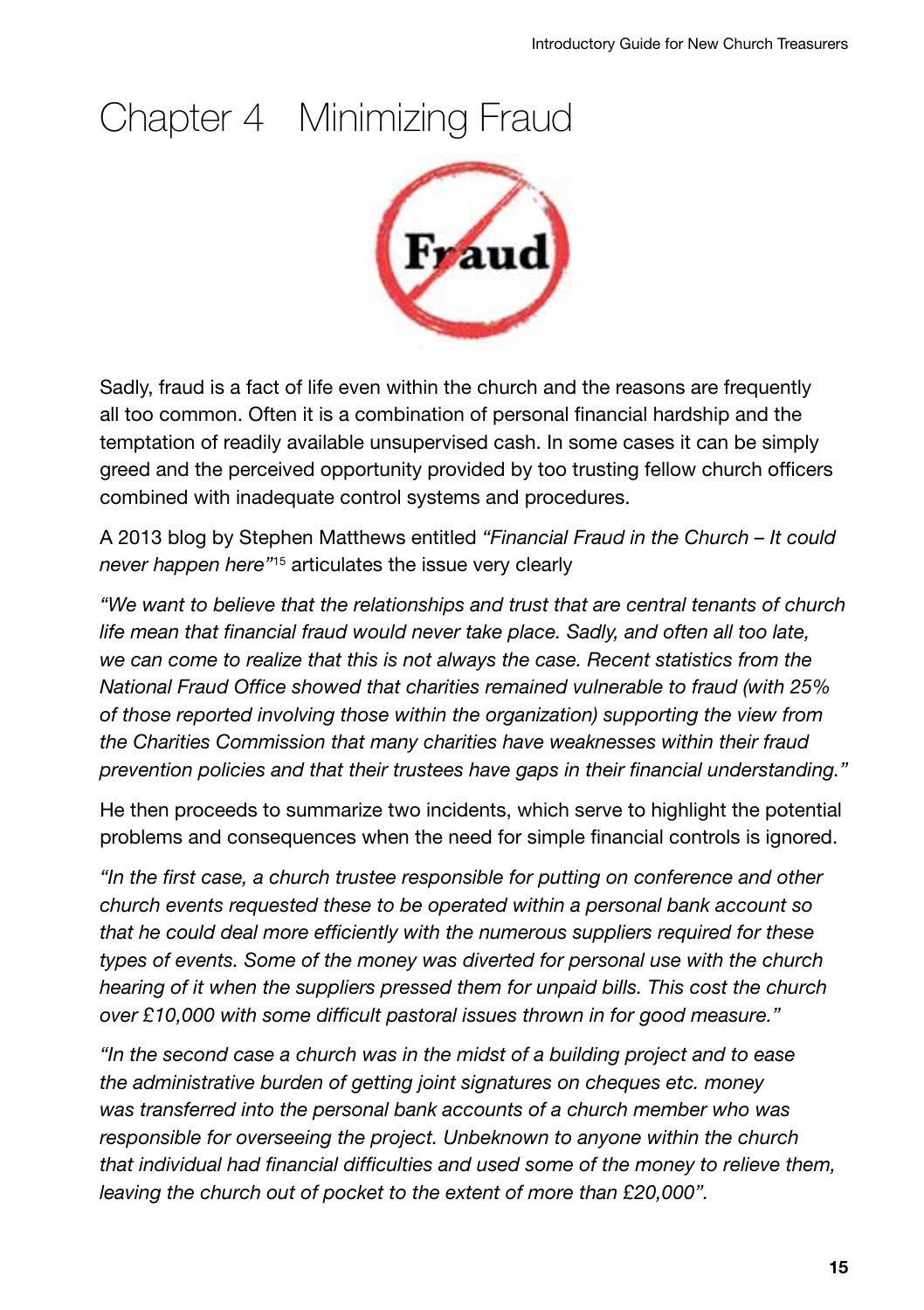In both cases, the personal bank account of a church officer was used for purposes of expediency and without thinking through the potential consequences. It is frequently the case that professional members of a church governing body will sanction practices which they would not dream of approving in their business life.

Whilst responsibility for the management of the church finances ultimately rests with its governing body, the treasurer should ensure that practically speaking the systems and procedures which support the financial administration are such that the possibility of fraud is kept to a minimum.

This is as much for the protection of the treasurer as anyone because that is where the day to day responsibility for ensuring protection against fraud lies. So here are a few simple principles to follow to minimize the possibility of fraud occurring:

- Ensure that there is a supporting document for all transactions.
- Payments above an agreed limit should be authorized by at least one trustee.
- A minimum of four signatories should normally be available to sign cheques or other payment instructions.
- Each cheque or payment instruction should be signed by two people.
- On-line banking payments should only be made using software which provides the facility for at least dual authorization by Board-approved personnel. In some circumstance a supplementary list of payments made should be subsequently countersigned by a trustee.
- Loose cash from collections should always be counted by two people.
- A Collection Record Sheet should be completed and signed by those counting the cash.
- Cash should be banked promptly and in-tact without any deductions for expense payments.
- Planned-giving receipts should be recorded on a control sheet, which can then be reconciled with a register of donors committed to supporting the church financially on a regular basis.
- Expense-reimbursement claims should be paid either by cheque or bank transfer.
- If small expenses are paid in cash then a separate imprest float should be kept and all payments recorded and supporting vouchers/receipts filed. These payments should then be signed off by a trustee each time the cash float is topped up.
- Investments in deposits or other financial products should always be approved by the trustees or in their absence the standing committee.
- Similarly any transfers of investments should also be authorized by the trustees or their standing committee.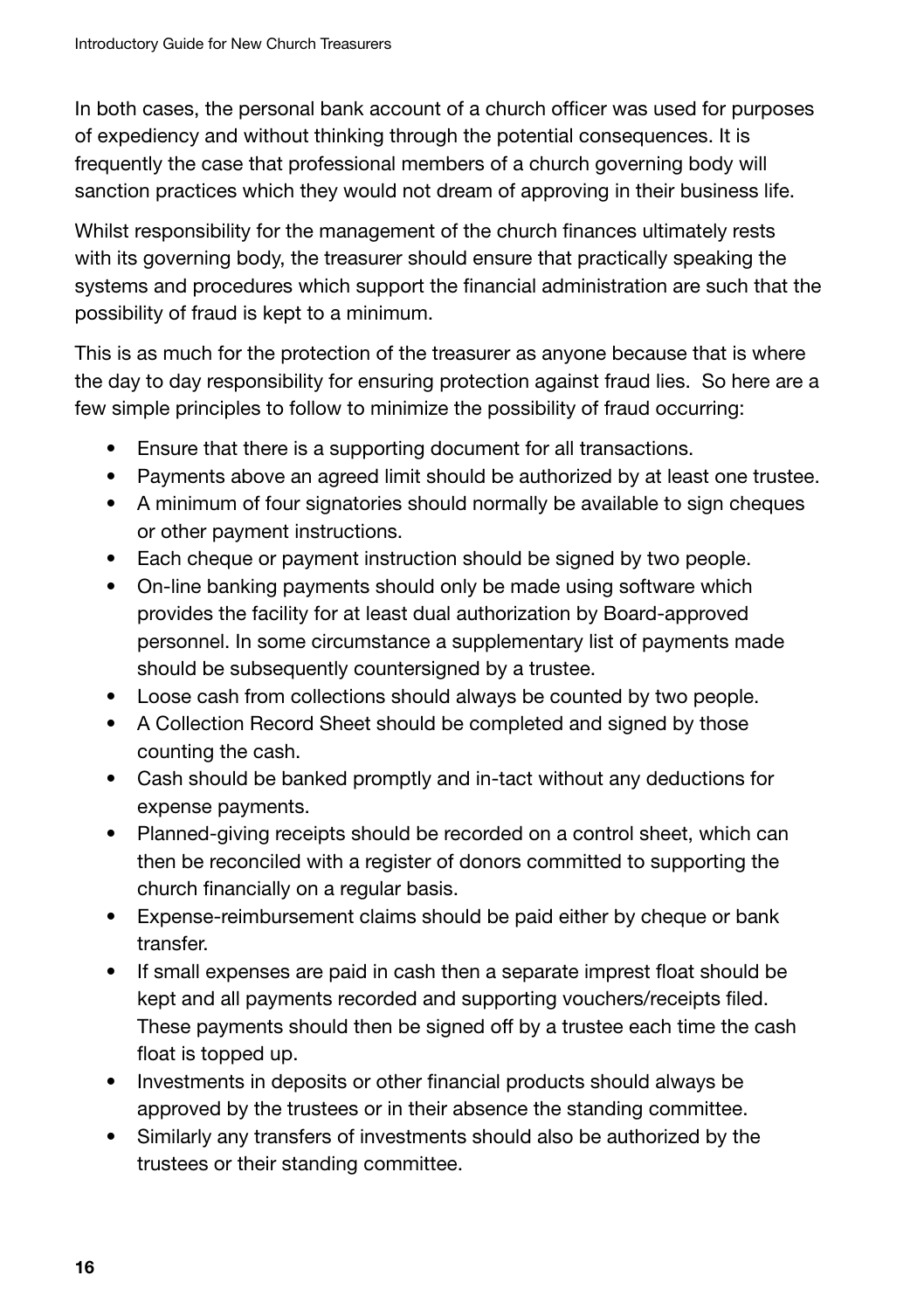### <span id="page-20-0"></span>Chapter 5 Financial Planning



It is safe to say that this is an area frequently neglected by churches. The reason for this lies between a failure to take financial stewardship seriously on the one hand and, on the other, a view that "God will supply all our needs." Financial planning is therefore regarded erroneously as unnecessary.

Financial planning in the shape of budgets combined with simple cash flow forecasting will ensure that the ministry and mission of the church is adequately resourced and can be carried through without suddenly running out of cash.

The treasurer's task is not only to ensure that these simple tools are used, but also that the church governing body fully appreciates the need to plan the finances. Budgets in particular need to be carefully prepared and involve all those who have responsibility for significant expenditure items.

### **5.1 Cash Flow Forecast**

*"A cash flow forecast estimates the amount of money you expect to flow in (receipts) and out (payments) of your business, including projected income and expenses. A forecast is usually done over a 12 month period but could also cover a shorter period, such as a month."*16 Whilst a church is not a business, its finances should be managed in a businesslike manner and therefore this definition is very appropriate.

In very practical terms the church members and those involved in the various activities need to be sure that the gas and electric bills are paid on time and that there are sufficient funds to meet future expenditure.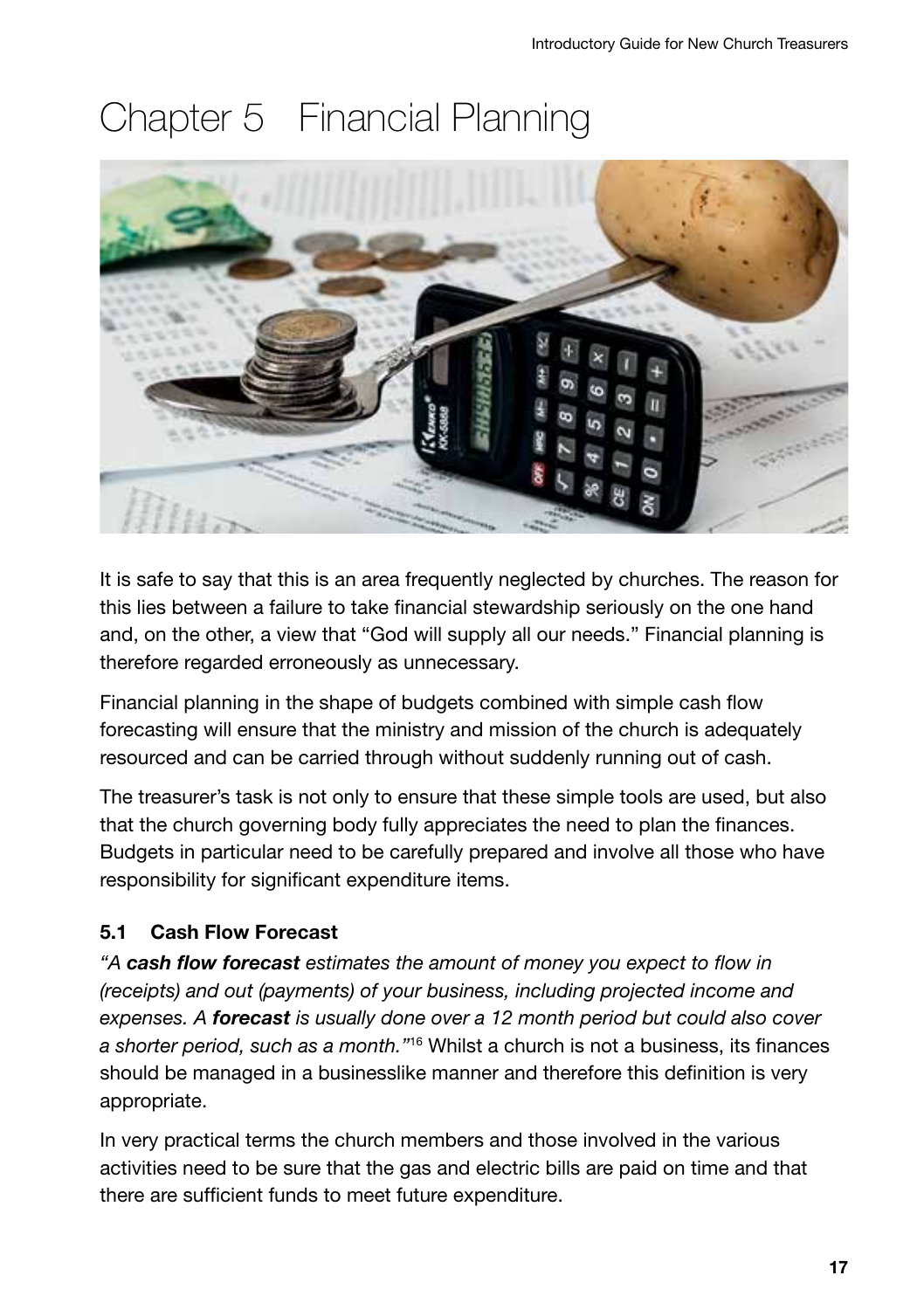The treasurer should therefore have a detailed knowledge of precisely how receipts and payments will flow in and out of the bank account(s) each month. As a result overdrafts, or short term loans to meet an excess of expenditure over income, will be avoided.

### **5.2 Budgets**

Annual budgets are essential for effective financial management and a critical element in ensuring that the mission and ministry objectives of a church are achieved.

Budgets have several important functions, summarized as follows:<sup>17</sup>

- Budgets provide a focus on the key mission objectives and their achievement, encouraging churches to plan in a structured manner.
- Budgets are a mechanism for allocating limited funds.
- Budgets are a means of evaluating financial progress throughout the year when compared to actual income and expenditure as reported in the periodically prepared statements. In this context they are an important means of financial communication.
- Budgets are the collective responsibility of the church governing body and whilst the preparation process may be in the hands of the treasurer, nevertheless approval is the function of the wider executive and is and acknowledgement of a shared responsibility for financial management.
- Budgets should also aim to reduce the possibility of nasty surprises brought about by unforeseen larger than anticipated expenditure items.

The process of preparing and agreeing budgets or financial plans should never be complicated but kept clear and simple.

However there are some basic principles, which underpin effective budget preparation:

- Their format must be simple and easy to understand even for those who are not necessarily financially literate.
- They must be realistic and achievable.
- Based on consultations with those in the church responsible for areas of activity and expenditure.
- They should be challenging as the ministry objectives are challenging.
- The underlying assumptions and any risks associated with projected expenditure should be clearly stated.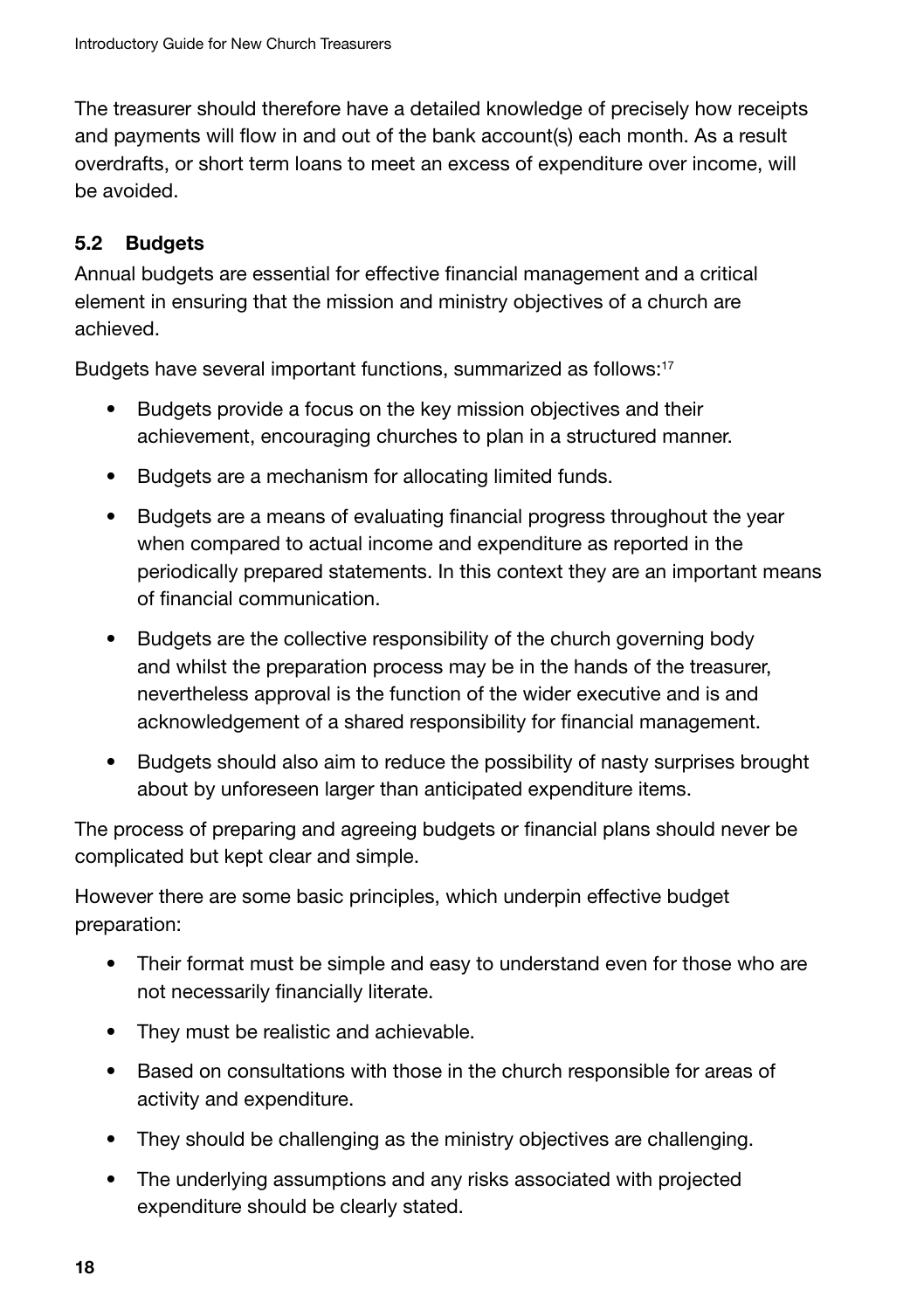Marvin Owen in an article on *"Basics of Budgeting"*18 provides a précis of the main principles of budget preparation as being:

- What we started with
- What we might receive
- What it will be intended for
- What we might also spend
- What we might have left
- How are we doing?

In the last analysis budgets are a simple balancing act; income on the one side expenditure on the other with hopefully a surplus of the former over the latter. Whilst responsibility for preparing a budget almost always rests with the treasurer, it must be approved by the trustees, simply because they have ultimate responsibility for the management of a churches' finances. Having successfully prepared and agreed the budget what next?

A budget is an essential tool for controlling on-going expenditure and as such should always form part of any finance report as a comparison with actual costs. It therefore should act as a control mechanism for proposed expenditure. In this respect a budget should always assist and support financial decision-making. The question "is it in the budget?" should always be asked when expenditure proposals are being discussed.

All too frequently those responsible for various groups within a church (youth work, Sunday school, book stall, hall lettings etc.) are not kept fully informed throughout the year as to what they are spending and how this compares to the original budget. As a source of financial information budgets serve a very useful purpose in communicating the financial state to all those involved with the various activity groups within a church.

A final thought on the subject of budgets. The whole object of any form of financial planning, as has been emphasized earlier, is to support the mission and ministry of the church. It could therefore be argued that the extent to which budgets form part of the ministry planning is a reflection of a church's spiritual state.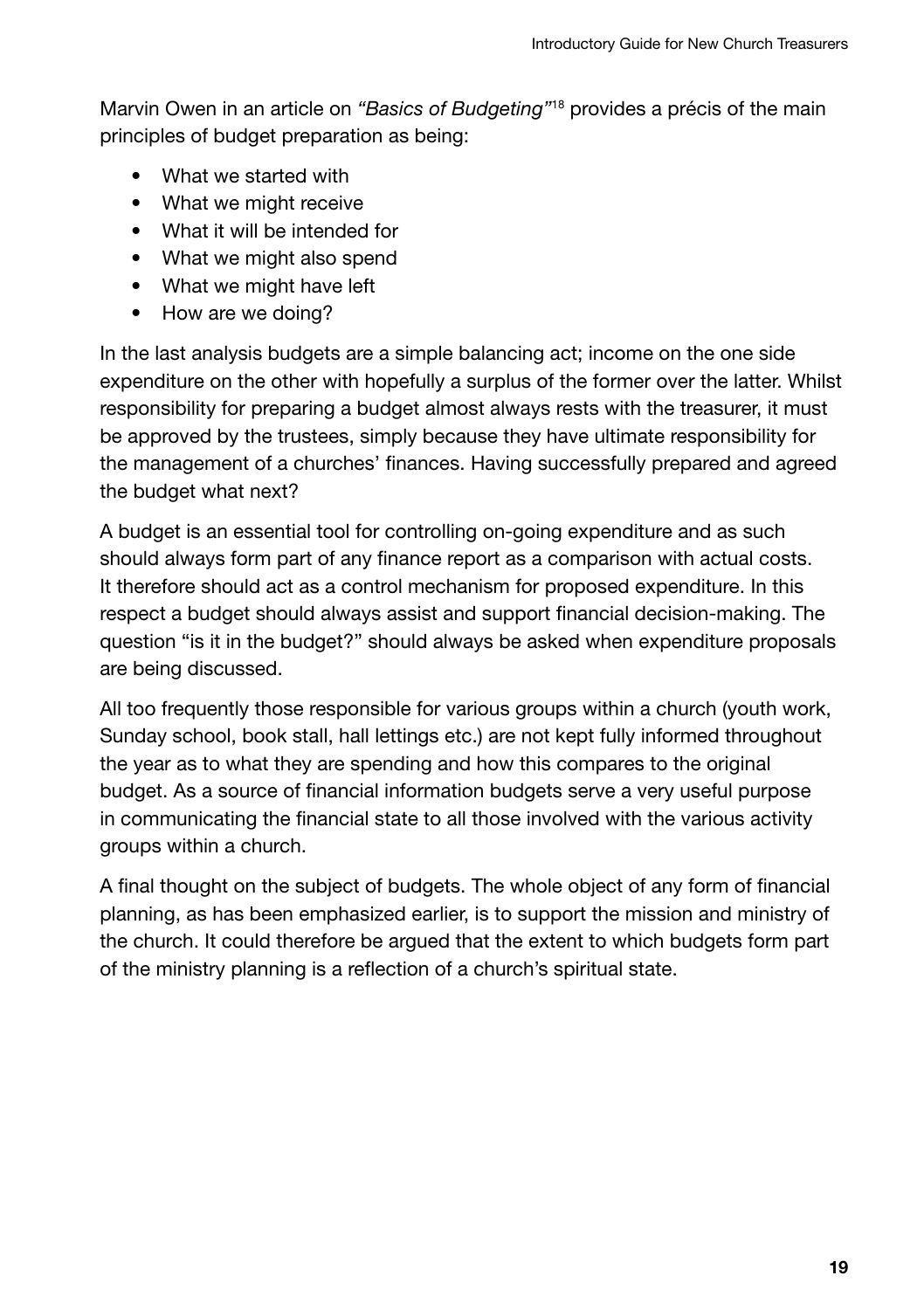### <span id="page-23-0"></span>Chapter 6 Other Areas to Be Aware of



Finance is a fundamental part of most elements within an organization and therefore there are a number of areas which the treasurer will need to be aware of, since they will directly influence the management of the money.

### **6.1 Taxation**

Taxation as it relates to churches is mostly limited to three elements:

- **Gift Aid** Gift Aid allows UK charities to claim a refund of basic-rate UK tax already paid or to be paid on donations by the donor. The donor is required to make a Gift Aid declaration to confirm that UK tax has, or will be, paid and therefore the charity is able to reclaim the tax. The donor must be an individual, the donation must be a gift of money paid over and the donor receives a negligible benefit or nothing in return.
- **Gift Aid Small Donations Scheme** Shortened to GASDS the scheme allows churches to make a claim for repayment of tax at standard rate on small cash donations of £20 or less subject to a maximum threshold of £8,000 in any one tax year. Where a church operates in more than one community building, a separate and additional claim may be made. However there are strict criteria governing such claims, which the treasurer will need to be aware of.
- **VAT and the Listed Places of Worship Scheme** The Listed Places of Worship Grants Scheme makes grants towards the VAT incurred in making repairs and carrying out alterations to listed buildings mainly used for public worship. The scheme has a fixed annual budget from the government and is currently scheduled to run until 2020. The church or place of worship must be listed and the alterations and repairs covered within the terms of the scheme.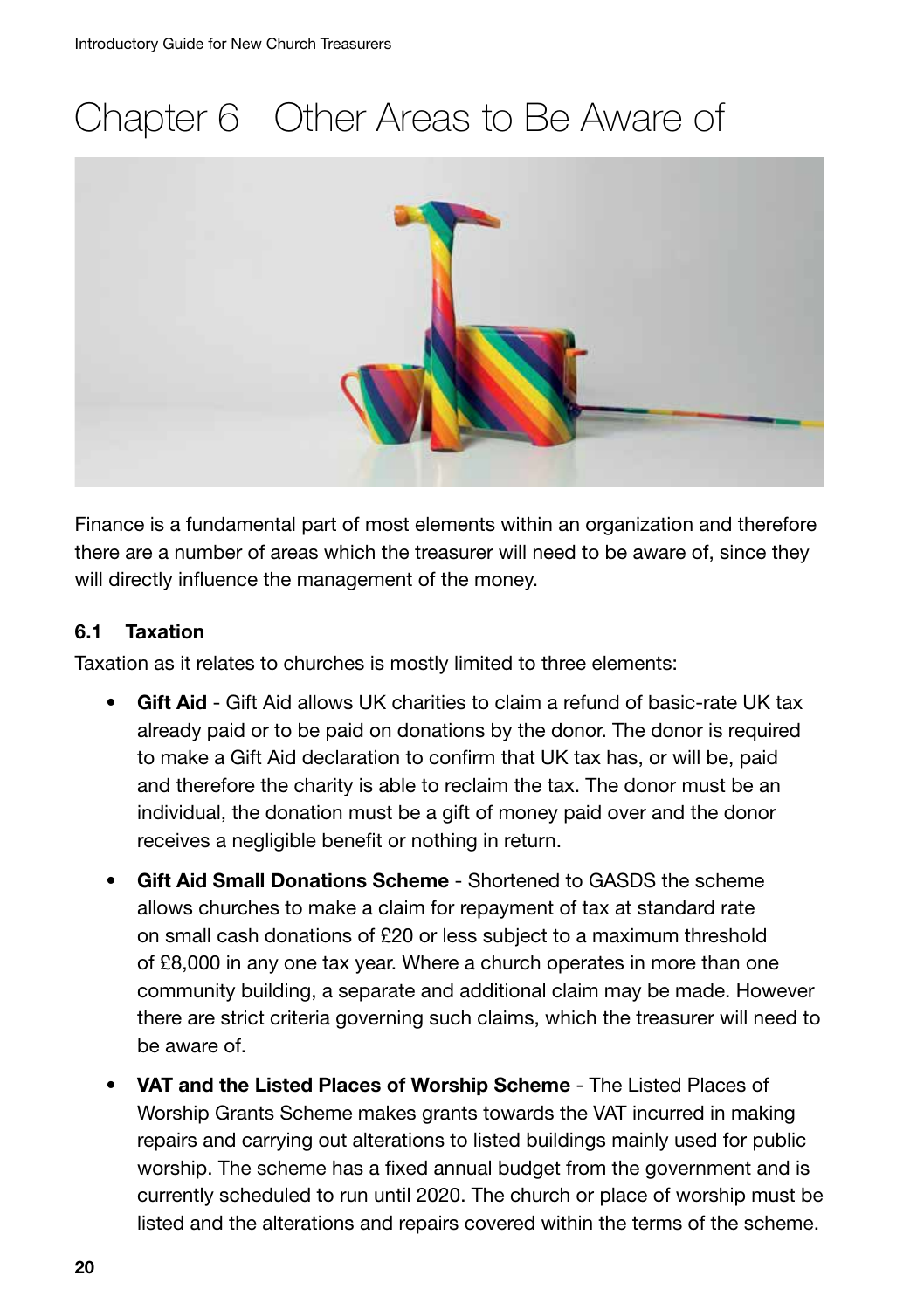• **VAT in general** - Value Added Tax is extremely complex and therefore the treasurer should always seek external advice to ensure that the correct rate (0%,5%,20%) is being applied by suppliers of goods and services contracted for, depending upon the category and VAT reliefs available to charities (see HMRC website).

### **6.2 Employment**

The extent to which most churches employ people is minimal. However that does not absolve them from ensuring that those who work for a church either as a salaried member of staff or a volunteer are dealt with correctly, in accordance with good practice and the law. Pensions legislation is another aspect to be borne in mind for any employees.

It is particularly important that volunteers have a clear understanding of what is required of them and the procedures in place for dealing with issues as and when they arise.

It is also important for both employees and volunteers to be subjected to independent checks where required.

### **6.3 Giving & Fundraising**

It is perhaps inevitable that the treasurer will be involved to a greater or lesser extent in general fundraising and promoting the concept of planned giving among church members. The constant need to fund raise either for specific projects or just to balance the books will be a priority for the treasurer. However if financial stewardship is taken seriously by church members the need for general fund raising is reduced.

In a technology driven age with an ever increasing move towards cashless transactions, contactless payments using mobile phones and credit cards, the treasurer may well be called upon to think the unthinkable and investigate ways by which church income can be increased using twenty first century methods. In this respect Steve Pierce's book *"Beyond the Collection Plate"* offers some challenging insights into modern charitable giving methods.

### **6.4 External Scrutiny**

If the annual income of a denominational church exceeds the statutory limit of £25,000 then it must have a professional audit or independent examination of its annual accounts, depending upon the terms of its governing document. However Church Measures require all Anglican PCC's however small, to have an independent examination of the accounts.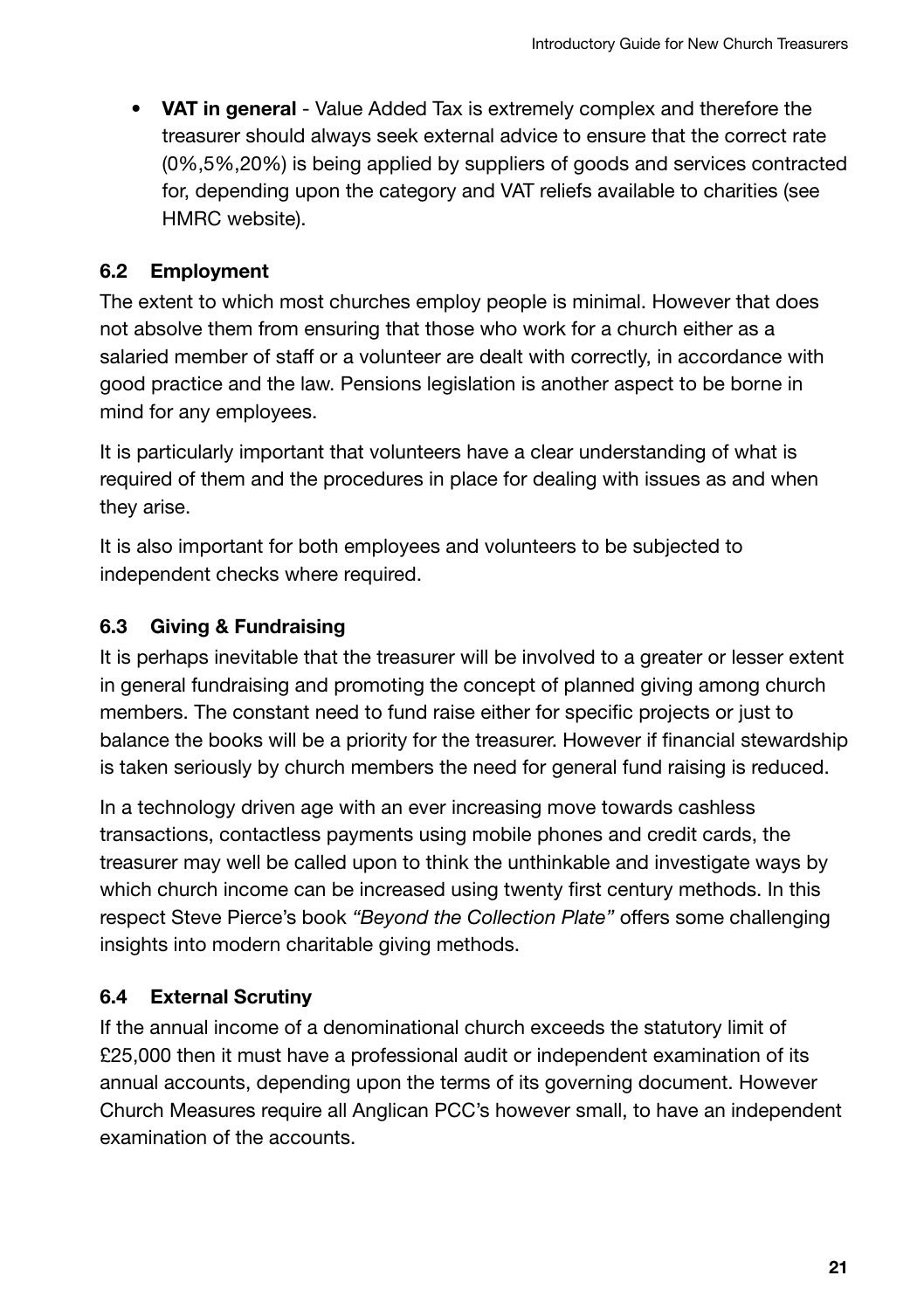The Charity Commission quidelines<sup>19</sup> are extremely helpful and should be consulted as a priority. These should also be read alongside the specific denominational requirements governing external scrutiny or any one off conditions imposed by a grant making body.

### **6.5 Risk Management**

Risk is a part of our everyday lives and inevitably will be something that the church treasurer will have to deal with in some form or other. For the treasurer it is likely to be financial in nature and mitigated by careful, thoughtful planning. Budgets should play an important part in this process to the extent that they are based on a thorough appraisal of church activities and building-related needs and possible associated costs.

There may also be other forms of risk to which a church is exposed, with the potential for significant financial consequences. The process of risk assessment and management is one which trustees are required to take seriously.<sup>20</sup>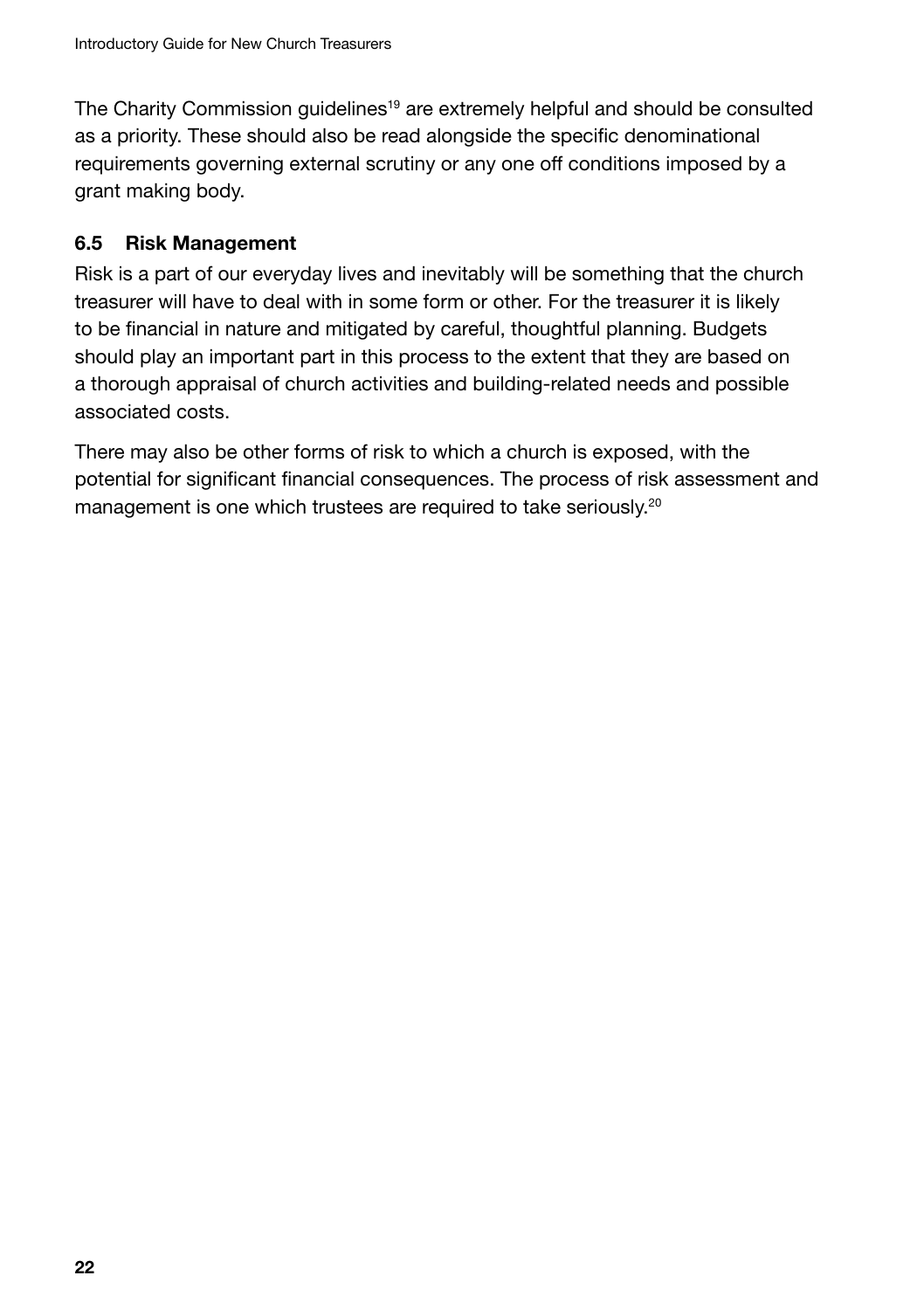### <span id="page-26-0"></span>Chapter 7 The Treasurer's Status



### **7.1 The Treasurer as Trustee**

So far our concentration has been on what the treasurer does and is responsible for rather than where he or she fits into what may be described as the governance structure of a church. In most cases the treasurer will be a trustee, a member of the governing council. This statement summarizes the treasurer's status in relation to the trustees.

*"A key role in the effective governance of most charities is that of the Honorary Treasurer (treasurer) as an 'office holder' among the charity trustees. While financial matters are the responsibility of all trustees, it is often the treasurer that the other trustees look to for advice, guidance and reassurance on all aspects of the charity's financial management."*<sup>21</sup>

The treasurer's status within the board of trustees should not be underestimated. It is to the treasurer that trustees will look to for advice on the financial management of the church.

It is also of critical importance for the effective governance of the church that the treasurer has a good working relationship with the chair of trustees. In many, if not all cases this may be the minister. Most clergy will freely admit that church financial management is not something they were trained to do, nor feel entirely comfortable with.

The treasurer therefore has to support the minister in the role of chair of the governing body by ensuring that he or she understands the financial issues as they arise and before they are discussed in detail at their periodic meetings.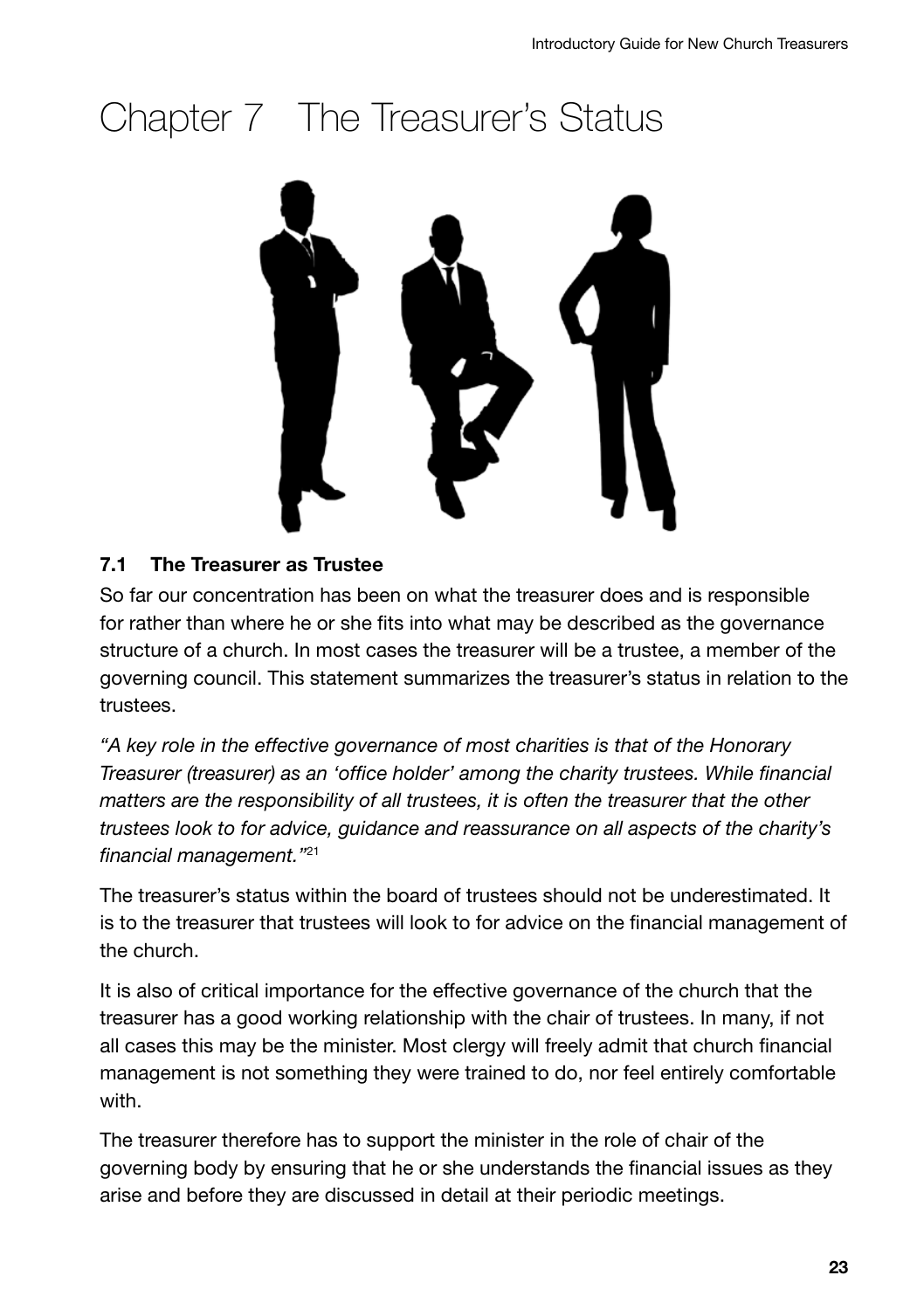The treasurer, as a trustee, also has a responsibility to ensure that fellow trustees act in accordance with their obligation under charity law. Put simply this may be summarised as follows:

- To show a reasonable degree of care and skill in the administration of the church.
- To be transparent and open in the way in which the business of the church is conducted, not concealing matters of importance from the church membership as a whole.
- To ensure that all dealings are honest and that the law is strictly observed in all aspects.
- To be prudent in the decision-making process and to ensure that elements of risk which attach to a decision are carefully weighed and the implications fully understood.

The treasurer should also ensure that fellow trustees fully understand the concept of joint and several liability, which may be defined as where all members of the board can be held liable for the action of one of their number and be responsible individually for the consequences of such action.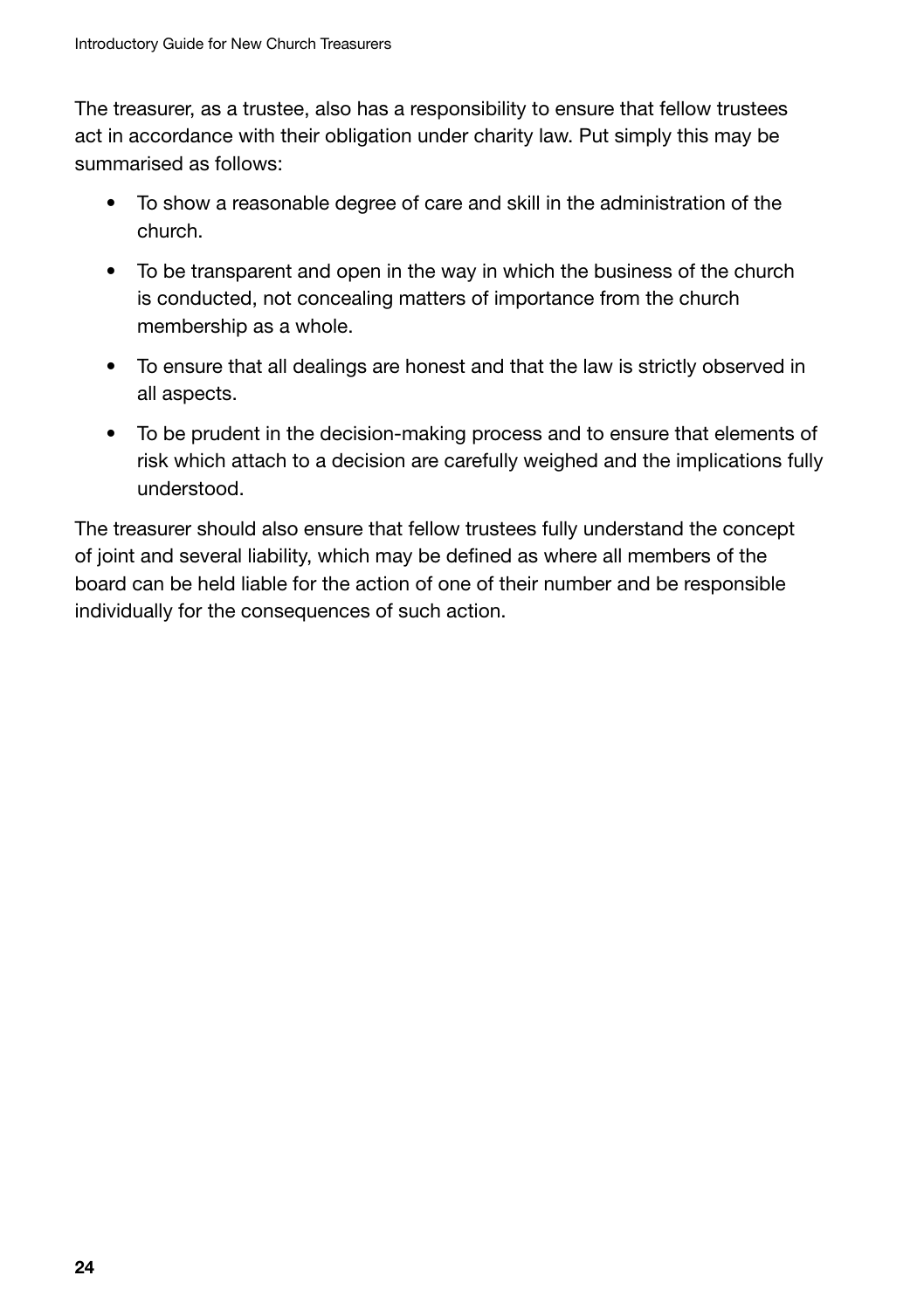### <span id="page-28-0"></span>Chapter 8 The Effective Treasurer



There is no magic formula which will ensure the effectiveness of a treasurer in the execution of their role and responsibilities. Whilst that effectiveness will depend very much on the personality and skills he or she possesses, nevertheless there are some useful pointers which may assist.

### **8.1 Know and understand the responsibilities**

It is all too easy to take on a role, particularly within the church, and not fully understand the complexities or the responsibilities which come with it. Hopefully this brief introduction to a church treasurer's functions will have provided some indication of what awaits.

It is therefore vital that the would-be treasurer discusses the expectations of the church governing body with the chair of trustees and also if possible with the outgoing treasurer. It is also a good idea to persuade the previous post holder to put down in writing the extent of the responsibilities and how they went about fulfilling them.

A simple statement from the chair of trustees including basic terms of reference is probably asking too much but nevertheless is worth pursuing, simply because misunderstandings in respect of roles and responsibilities can and do take place particularly in voluntary organisations.

Different people will approach the task in different ways and therefore it is important to have a thorough understanding of what faces the new treasurer before taking on the role.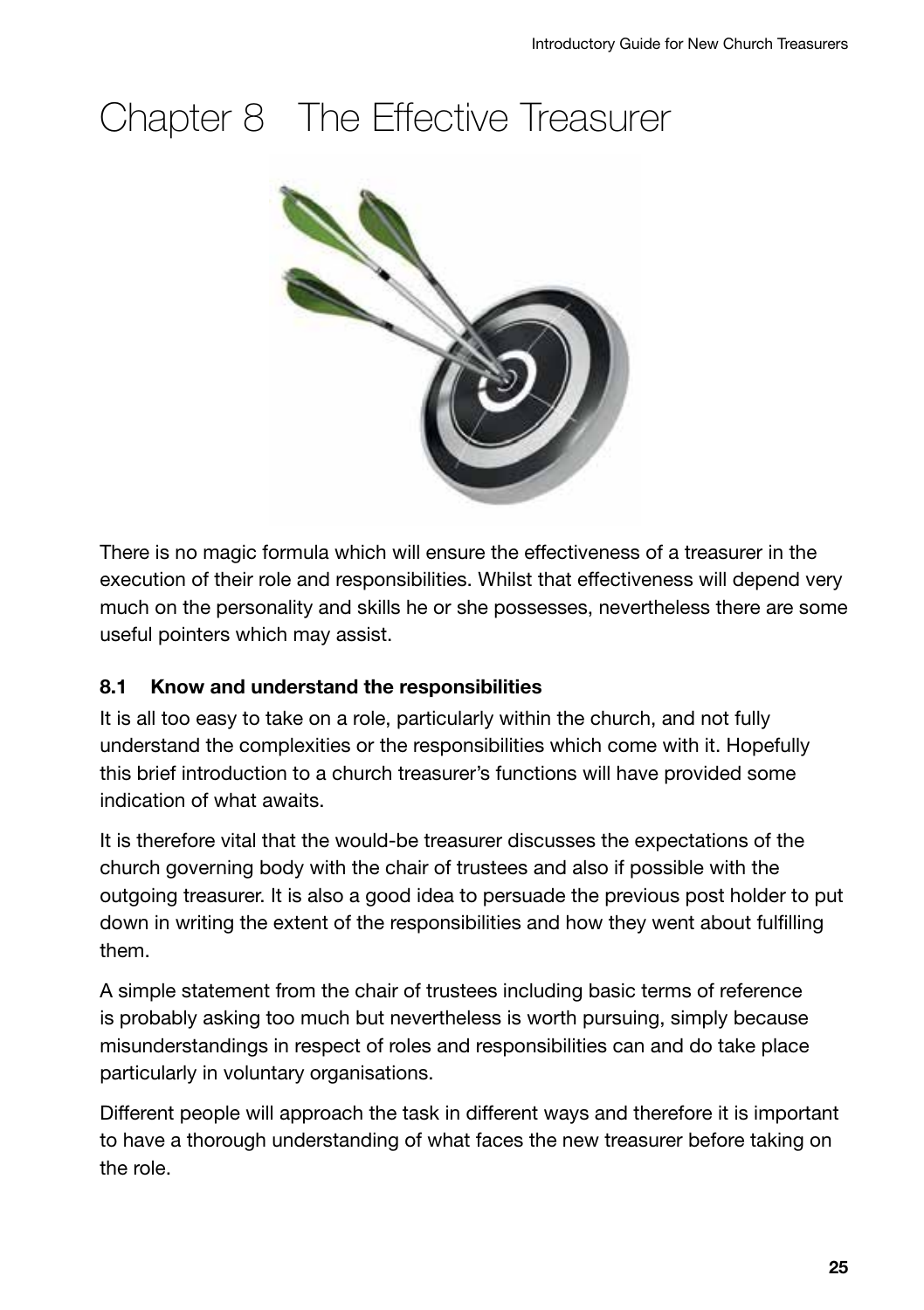### **8.2 Establish effective working relationships**

An effective treasurer is one who, whilst recognising the particular nature of their role and responsibilities, recognises the importance of establishing good, effective working relationships with other members of the ministry team in particular. Chief among these will be the minister, church wardens, senior deacons, elders and the external independent examiner or auditor.

The treasurer is part of a team. *"A team that works well together understands the strengths and weaknesses of each team member. One of the benefits of strong teamwork in the workplace is that team leaders and members become proficient at dividing up tasks so they are done by the most qualified people."*22 This observation, whilst referring specifically to the working environment is nevertheless just as relevant to the financial administration of a local church, which in many respects resembles a small to medium sized enterprise.

### **8.3 Principled and not swayed by majority views**

As the person responsible for effectively controlling the church purse strings, it is important that the treasurer develops clear views on finance related issues. The treasurer may also frequently be in the position of adopting a cautionary approach to a particular proposal or new initiative and as a result find himself (or herself) in the minority.

In such circumstances it is important to maintain a balance between holding fast to principles and at the same time looking for a compromise. However, the latter should never be allowed to undermine the former.

### **8.4 Clear financial communicator**

Clarity in communicating financial matters is of paramount importance, both to fellow members of a governing body and also to the wider church membership. The treasurer will almost certainly be among fellow trustees who, whilst possessing a reasonable level of what may be termed "professional expertise" in business related matters, will nevertheless find it difficult to read and understand a balance sheet or a series of financial statements.

Clarity and simplicity go together when communicating financial information. An effective treasurer should produce a simple finance report to each meeting of the church governing body. This report may be limited to a statement of funds in the various bank accounts, any unforeseen expenditure items and likely issues, which may arise in the immediate future.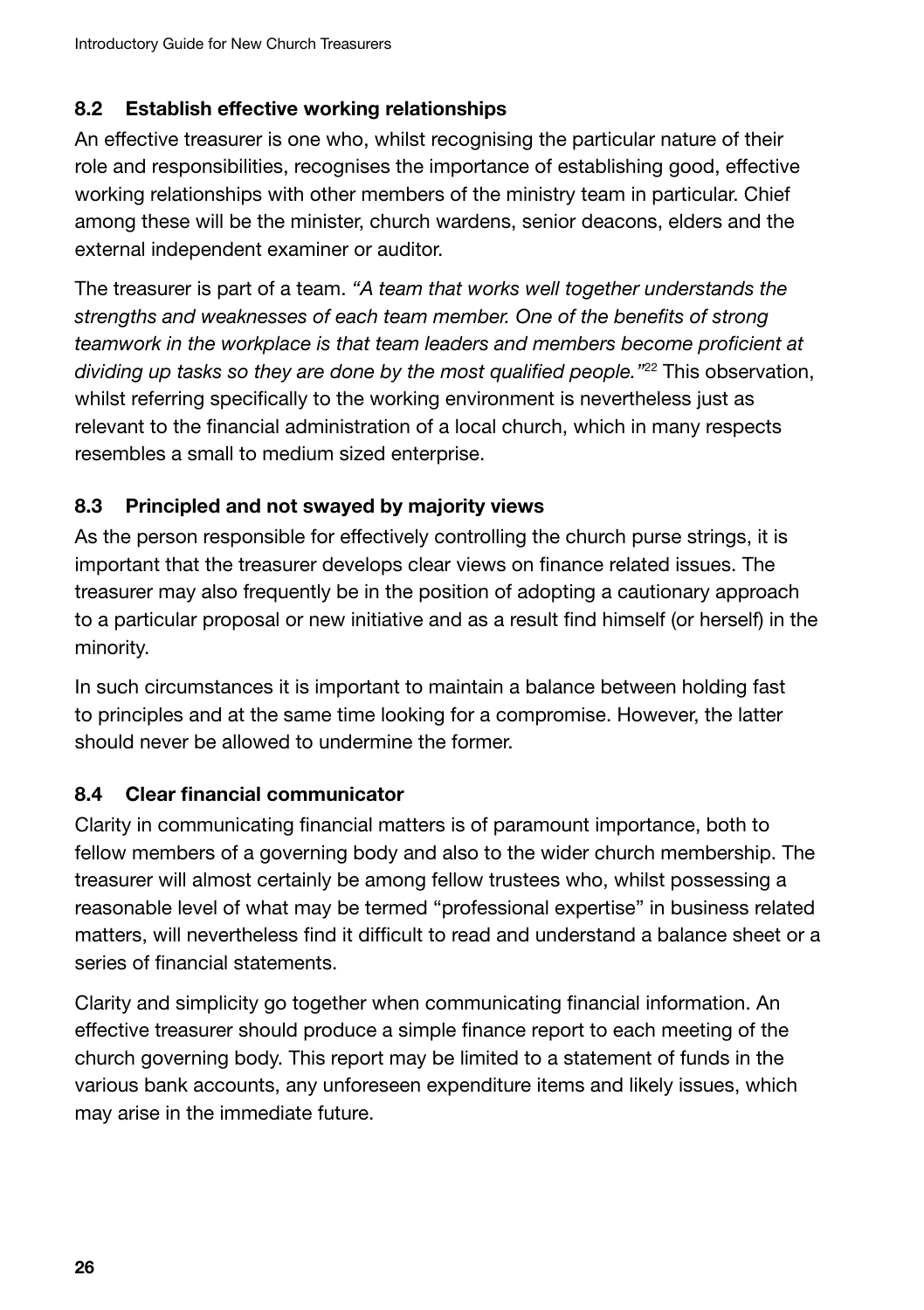Each quarter a detailed finance report in one of the following formats should be produced:

- Receipts & Payments Account Summary distinguishing restricted funds
- Statement of Assets and Liabilities

OR

- Statement of Financial Activities distinguishing any restricted funds
- Full Balance Sheet
- Simple explanatory notes explaining major items

The Receipts & Payments Accounts Summary or the SoFA should also show a comparison against the current year budget (explaining the reason for any major variances) and also for comparison the equivalent actual figures for the same period in the previous year.

If an incoming treasurer finds that this has not been the practice, it is important that changes are made and the governing body is reminded of their responsibilities for businesslike financial management of the church finances.

Charts and graphs should be used where possible as a means of pictorially demonstrating the financial position. An effective financial statement should paint a picture or tell a story. It should clearly demonstrate the condition of the church finances and the underlying reasons for its healthy (or otherwise) state of affairs.

Good financial communication should result in effective management. Poor communication of financial issues will certainly result in confusion.

### **8.5 A "Can Do" Approach**

It is very easy for a treasurer to be over cautious in considering financial issues and particularly when it comes to large expenditure commitments.

One expression of this "Can Do" approach states that *"Applying positive thinking to create financial success is a powerful process. When you change your financial outlook, or how you see your finances and how you view your current relationship with money, and apply positive thinking to your financial outlook, you actually change the way you see money and in the process you change how you handle money."*<sup>23</sup>

This may or may not be true in practice but if the treasurer is to be effective and also maintain credibility within the governing body and the wider church membership, an approach to financial matters, which doesn't immediately rule things out is very important. "Let's see if it is possible," is always a good first response rather than "I don't see how we could consider that."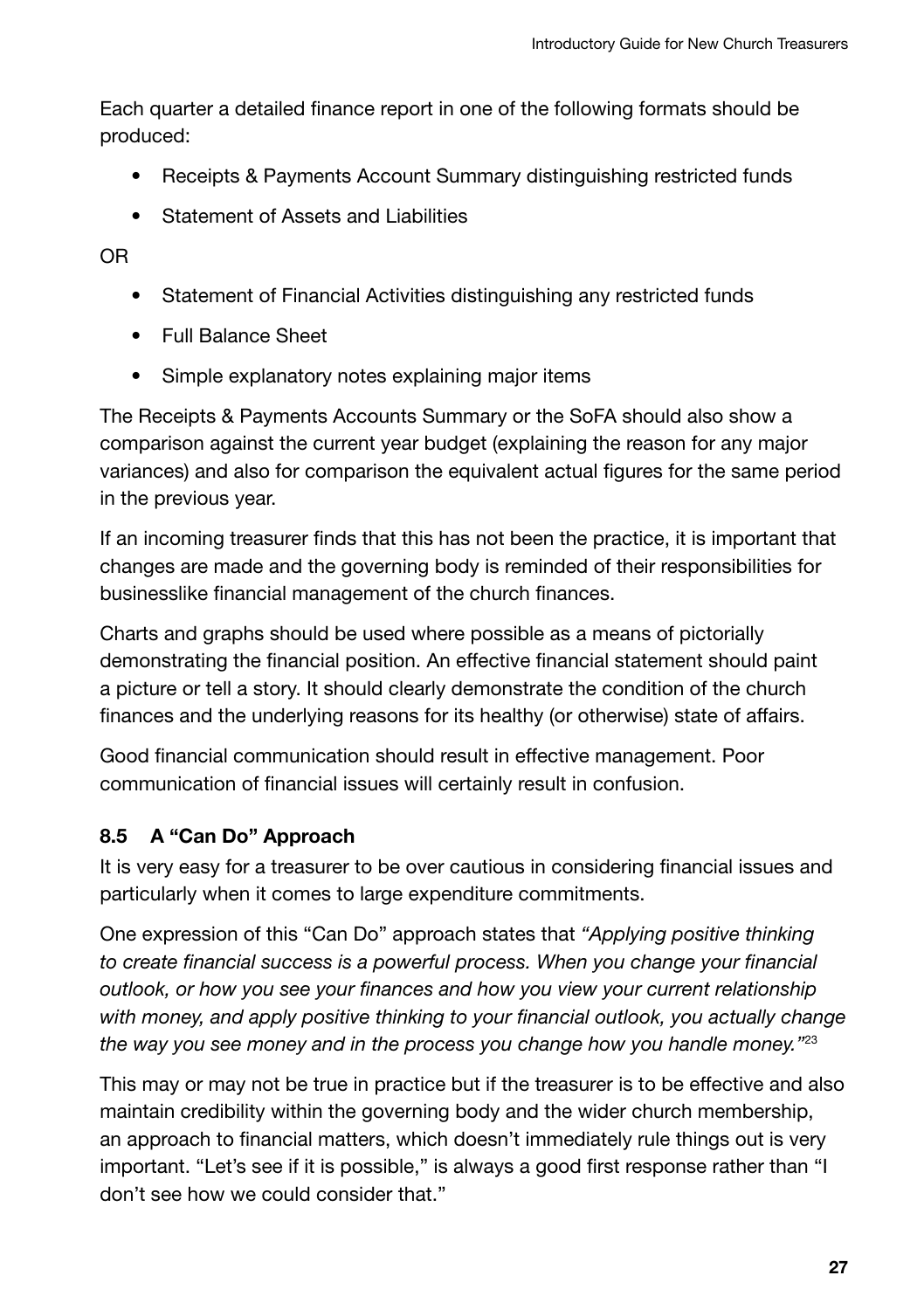There may be occasions when the treasurer has to state simply that, in their opinion, a project or proposed item of expenditure cannot be afforded and the financial consequences need to be spelt out. In those circumstances it is vital that trustees explore all avenues, which might have made the project possible. The treasurer should always be seen as someone who will help if at all possible.

#### **8.6 Part of the Ministry Team - Understanding the Spiritual nature of the role**

This introduction to the treasurer's role and responsibilities has centered on the very practical aspects involved. However as emphasized at the outset, the important spiritual dimension, should not be ignored.

Those taking on the role of church treasurer or indeed any administrative function within the church are seen as possessing a very special God-given gift. It is significant that they are included with those who have been given what may be termed the more spectacular gifts which they feel may elevate them to a special position. Paul is clear that there is no distinction between the gifts and the skills which they represent.

The church treasurer is an essential part of the ministry team, which itself is very concerned with the spiritual wellbeing and growth of the church and the wider community. With this in mind, the treasurer should develop what may be called an attitude of "Spiritual Pragmatism". This recognises that the essential role of a treasurer is to do with very practical finance-related issues, which go to the heart of a church's continuation, growth and development. However because the church is a spiritual community in which prayer and worship feature prominently, that is also where the treasurer must exercise the "gift of administration."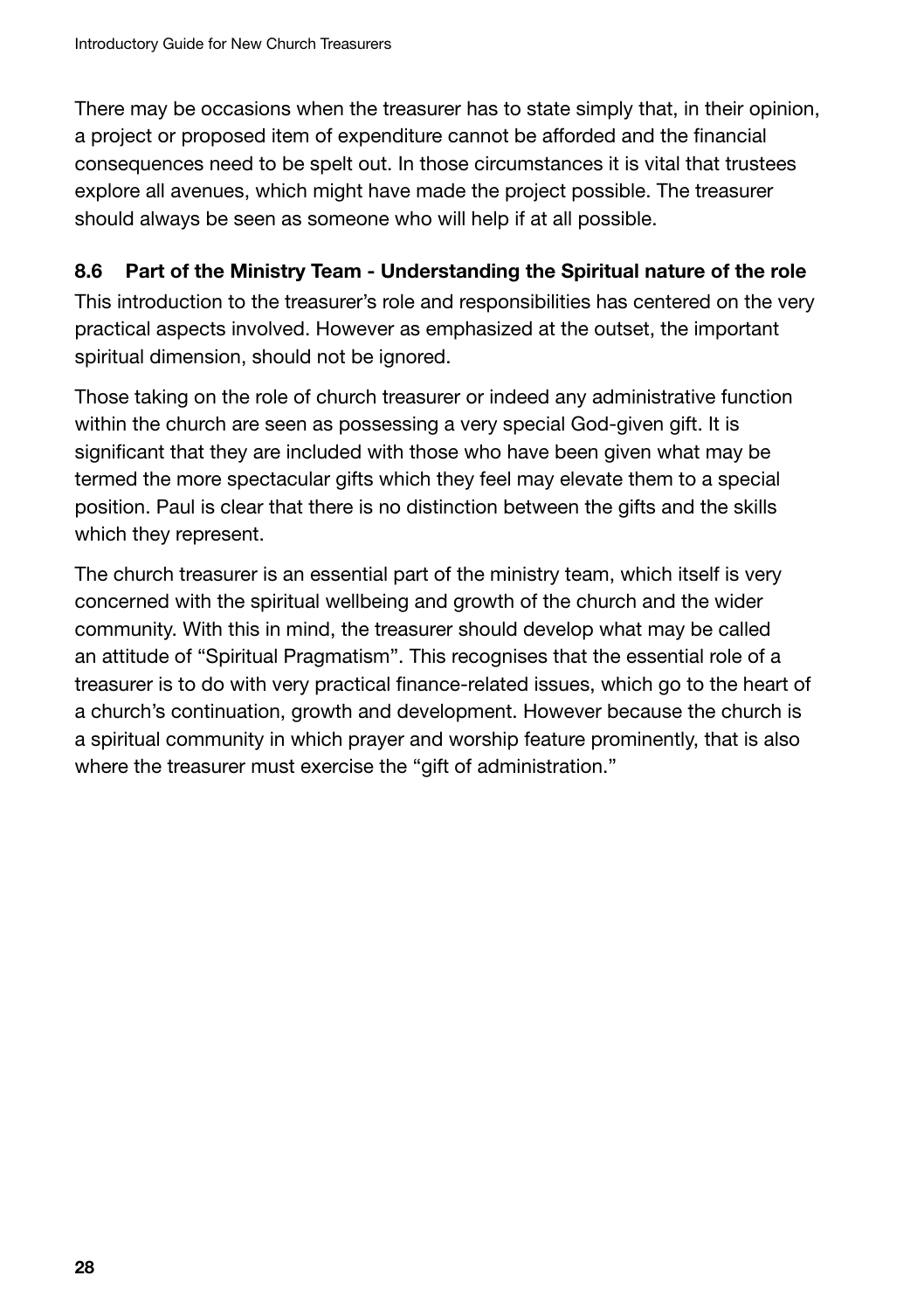### <span id="page-32-0"></span>Chapter 9 Final Thoughts



I hope that this introduction to the role and responsibilities of the Church Treasurer has not diminished your interest in considering taking on the job.

By way of reassurance, although the responsibilities are great nevertheless you will not be on your own.

#### • **Other Church Treasurers**

There are other church treasurers with similar problems to the ones you will face, and they should be more than willing to help and share their experiences.

### • **Denominational Support**

If you are a member of a denomination then support and advice is often available from the central, regional or diocesan administrative office.

• **Charity Commission (www.gov.uk/government/organisations/charitycommission)**

The Charity Commission website is a source of accessible and understandable publications on all aspects of charity accounting and related matters.

• **Parish Resources (www.parishresources.org.uk)**

Parish Resources, whilst being mainly an Anglican focused organization, nevertheless is also able to provide general help and advice on issues which confront church treasurers.

• **Association of Church Accountants & Treasurers (www.acat.uk.com)** Last but by no means least should be ACAT, formed eighteen years ago and now with over 17,000 members across the United Kingdom offering a range of support services, online advice, seminars and workshops.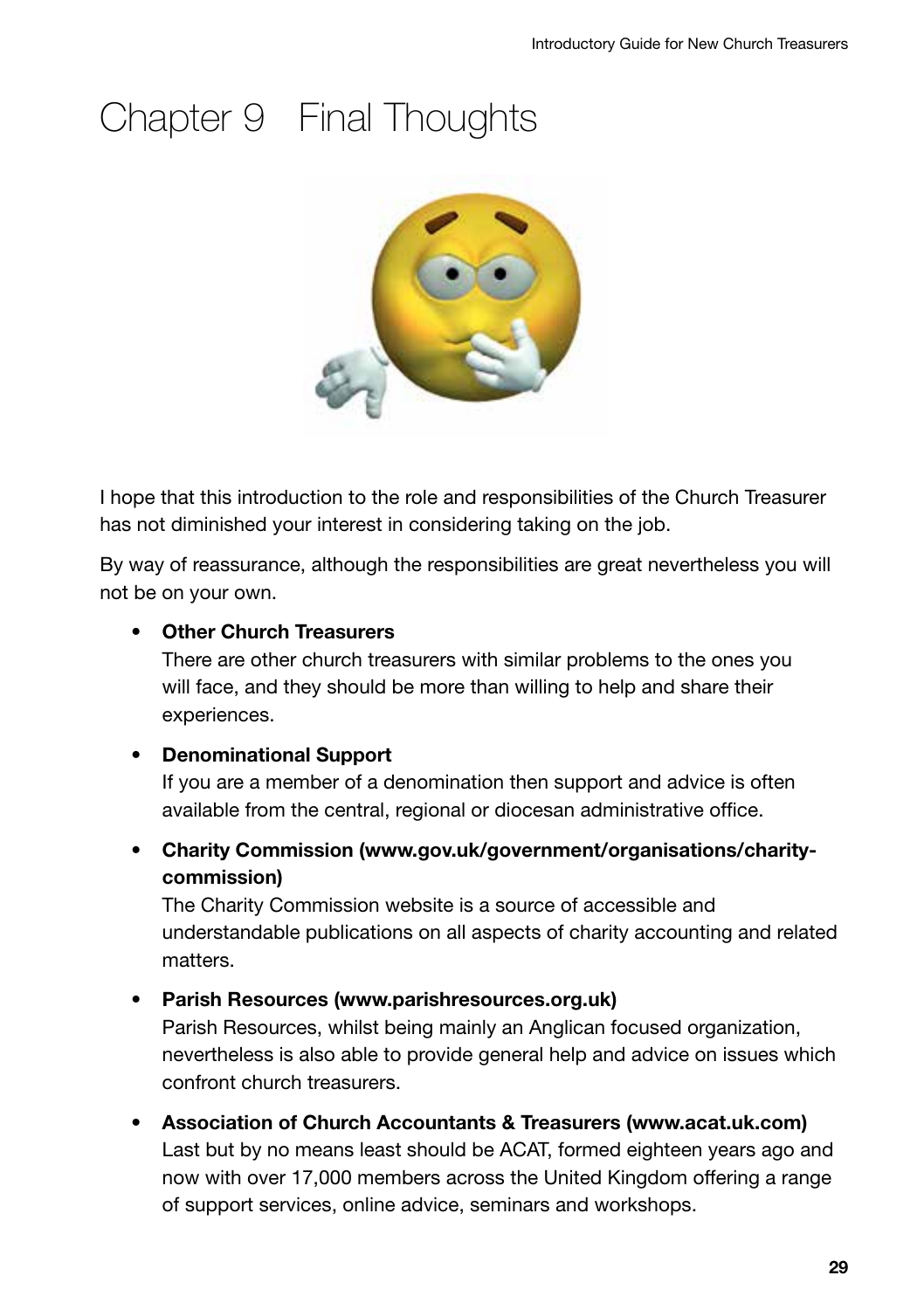The Christian writer Joyce Meyer is quoted as saying, *"If you are facing a new challenge or being asked to do something that you have never done before, don't be afraid to step out. You have more capability than you think you do."*



There it is….GO FOR IT.

#### **References**

- 1. The Church of England, *Book of Common Prayer, Form of Solemnization of Matrimony,* introductory paragraph
- 2. John Bingham, *Daily Telegraph 12th January 2016* quoting Graham James, Bishop of Norwich
- 3. I Cor. 12: 28 New International Standard
- 4. James Behrens, *"Practical Church Management"* page 52, 3rd edition Gracewing
- 5. Lk. 16: 8
- 6. https://en.oxforddictionaries.com/definition/shrewd
- 7. Bloomsbury English Dictionary New Edition, 2004 Bloomsbury
- 8. *Third Sector Digital*, Liam Kay, 12th April 2016
- 9. Charities SORP (FRSSE) effective 1st January 2015
- 10. http://dictionary.cambridge.org/dictionary/english/integrity
- 11. *Fund Accounting*, Charity Statement of Recommended Practice
- 12. *Charity Reporting and Accounting: The essentials,* Charity Commission, CC15d November 2016
- 13. www.thefreedictionary.com/endowment
- 14. www.parishresources.org.uk
- 15. *"Financial Fraud in the Church It could never happen here."*, Stephen Matthews, Stewardship Blog, 28th September 2013
- 16. www.smallbusiness.wa.gov.au/business.../financial-forecast
- 17. *ACAT Foundation Course*, Autumn 2016
- 18. *Basics of Budgeting*, Marvin Owen, Lifeway Church Resources, Autumn 2005
- 19. www.gov.uk/.../charity.../charity-reporting-and-accounting-the-es.
- 20. www.gov.uk/government/.../charities-and-risk-management-cc26
- 21. *"The Honorary Treasurer's Forum,"* Centre For Effective Charities
- 22. smallbusiness.chron.com/importance-teamwork-work-11196
- 23. http://www.affirmationsforpositivethinking.com/more-money.htm